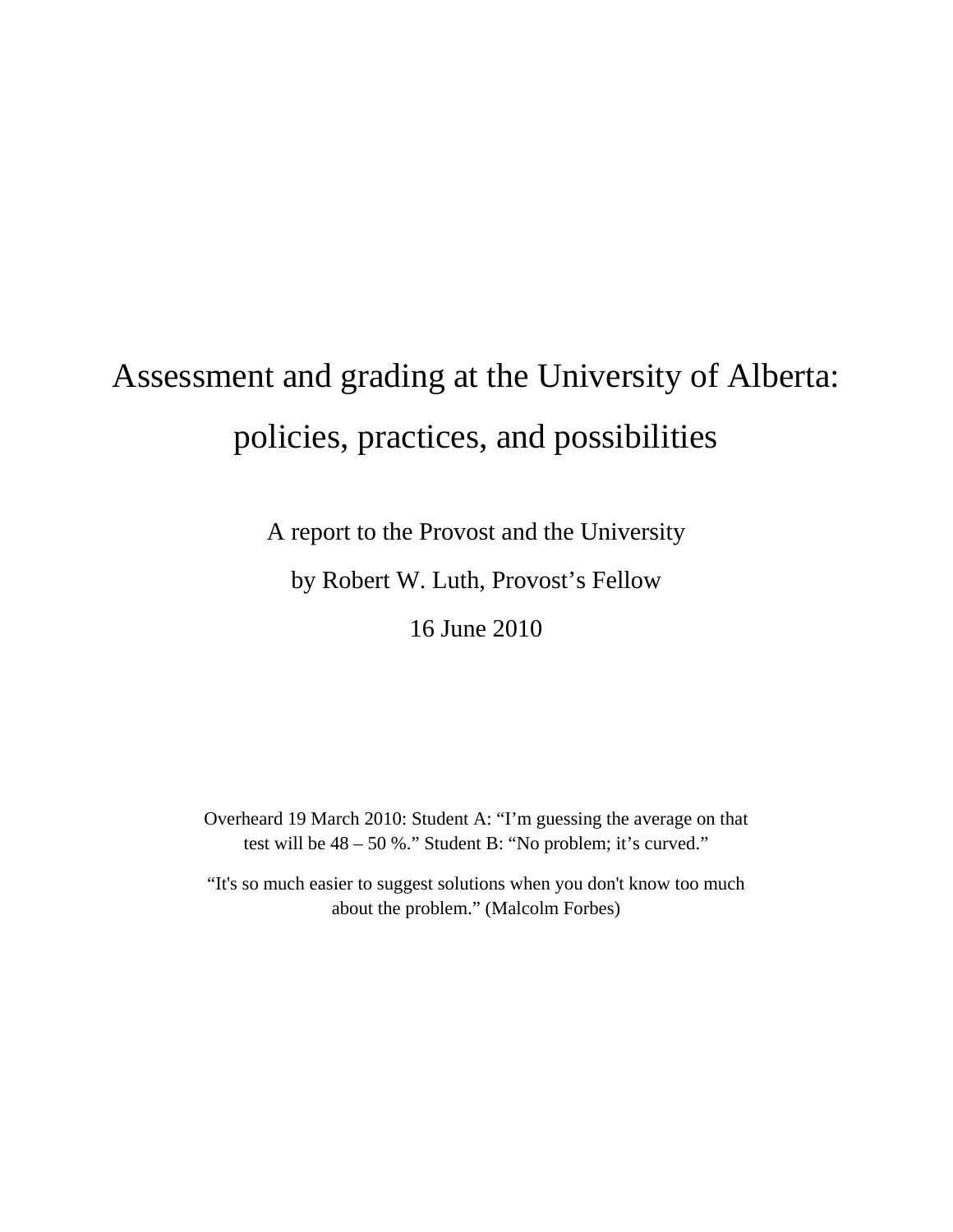# **Executive Summary**

 Assignment of grades is the final step in a process of assessing students' learning over the duration of a course. The grade should be an accurate, fair representation of a student's achievement in that course. Based on a scan of campus, grading practices at the University of Alberta are quite variable. Examples of practice range from pass-fail, norm-referenced ("the curve"), "absolute"(i.e., translation of percentages to letter grades), to criterion-based systems. All of these are permitted under our current policy framework.

 The pressing need to move the grading policy from the GFC Policy Manual to the UAPPOL framework presents us with an opportunity to have an inclusive conversation about assessment and grading, and to come to a consensus on both the purposes of assessment, and principles surrounding assessment, that would govern university-level policy. My advisory committee discussed both of these issues, and offer the following as a starting point for the broader discussion:

## **Purposes of assessment:**

- to evaluate should produce a judgement about the student's achievement of the learning goals/outcomes of the course.
- to rank students for scholarships and advancement (e.g., entry into graduate or professional programs).
- $\bullet$  to communicate the grade in the end is all the outside world will know (or perhaps, all the student will remember) about their achievement in that course
- to improve both learning on the part of the student, and teaching on the part of the instructor.
- $\bullet$  to motivate general agreement in the literature that assessment drives student learning what they study, what they focus on, how they approach their learning.
- to encourage self-assessment and reflection on learning by the student.

### **Principles:**

### **Assessment:**

- should be integrated into and aligned with the learning experiences and intended outcomes of a course
- must validly and reliably measure expected learning outcomes, both disciplinary content and higher-order outcomes
- should build students' ability to self-assess and self-reflect, and promote deep learning
- should involve varied assessment strategies, as appropriate for the subject
- should include early opportunities for students to align their understanding of expectations on assignments with those of the instructor
- must be transparent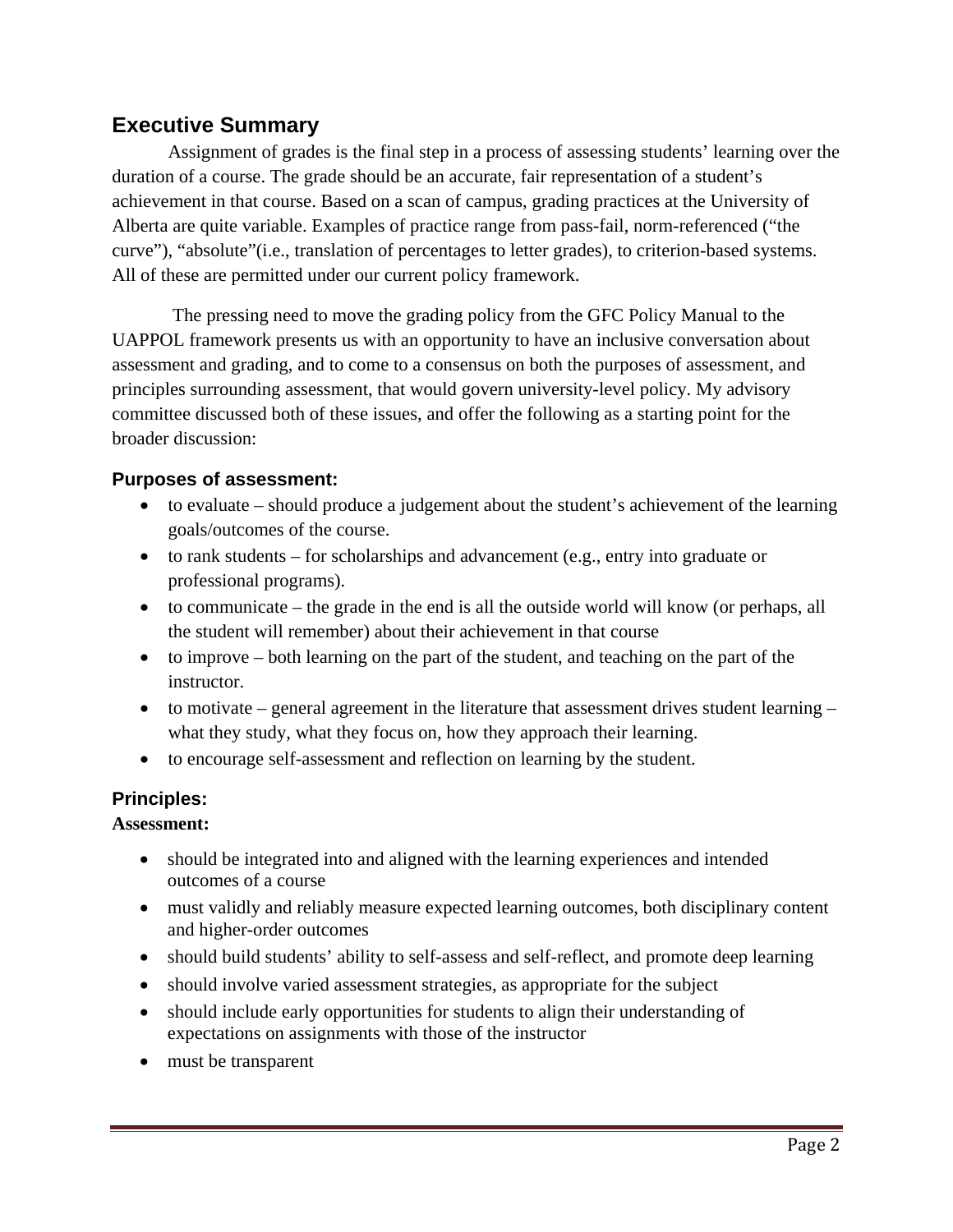- o students should know the criteria both for course and for individual assignments – beforehand. For the former, on the syllabus; for the latter, at the very latest when the assignment is given
- o each assignment/assessment should be linked to stated course learning outcomes
- o the means by which the various summative assessments are aggregated and transformed into a letter grade must be clearly articulated on the course syllabus and applied equitably to all students
- should be guided by a clearly-articulated policy at the department/faculty level that is consistent with university policy
- must have proper oversight to ensure fairness
- should be consistent: an A means excellence, independent of discipline, but disciplinary expertise must define excellence within a discipline, and within a course (especially one with multiple sections).

Once the university-level policy is formulated, each faculty would need to articulate (or reaffirm) its own policy, respectful of its own disciplinary culture or cultures, that is aligned with the university-level policy.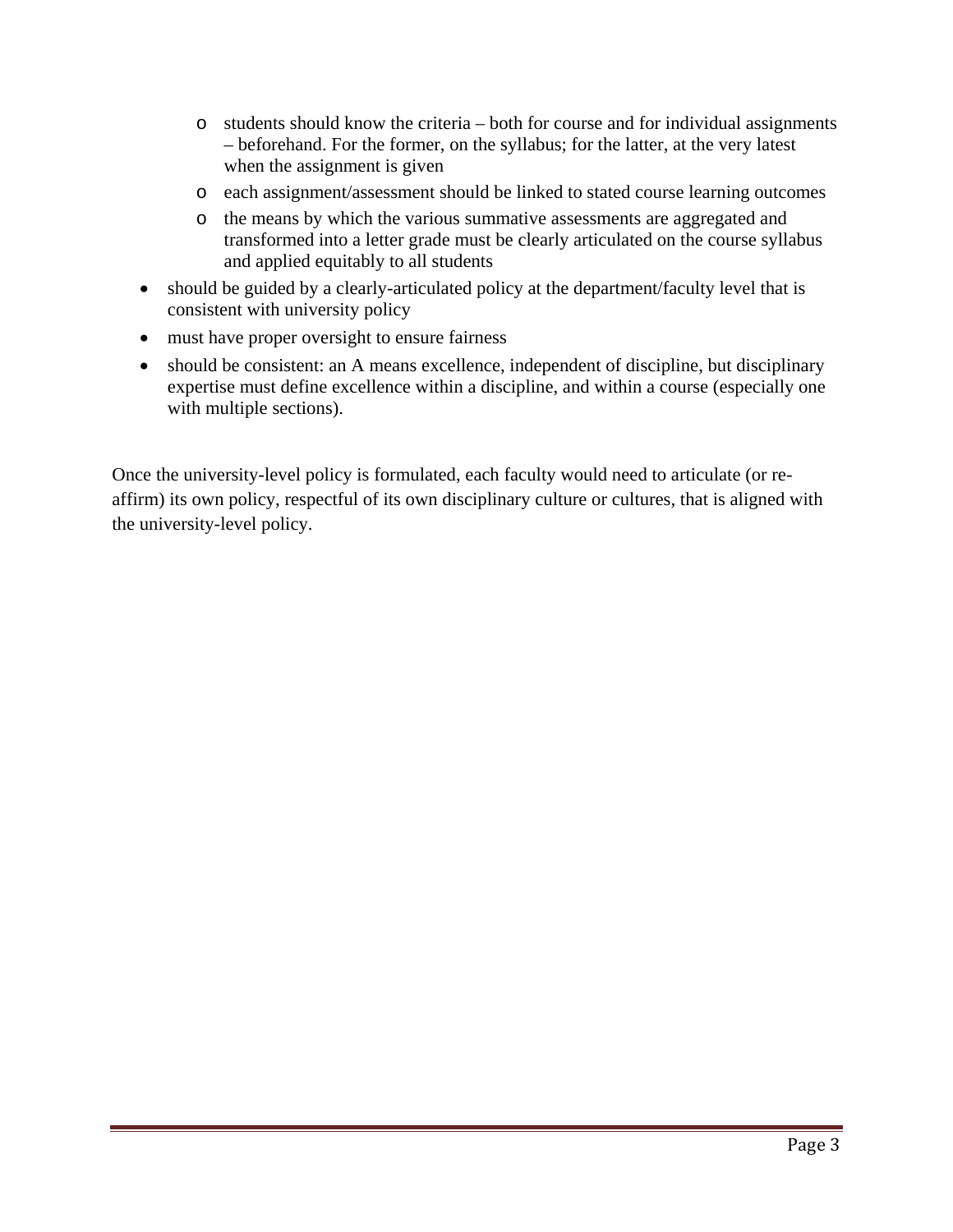# **Table of Contents**

| Appendix 1. Terms of reference and membership of CLE Subcommittee on Assessment and |  |
|-------------------------------------------------------------------------------------|--|
|                                                                                     |  |
|                                                                                     |  |
|                                                                                     |  |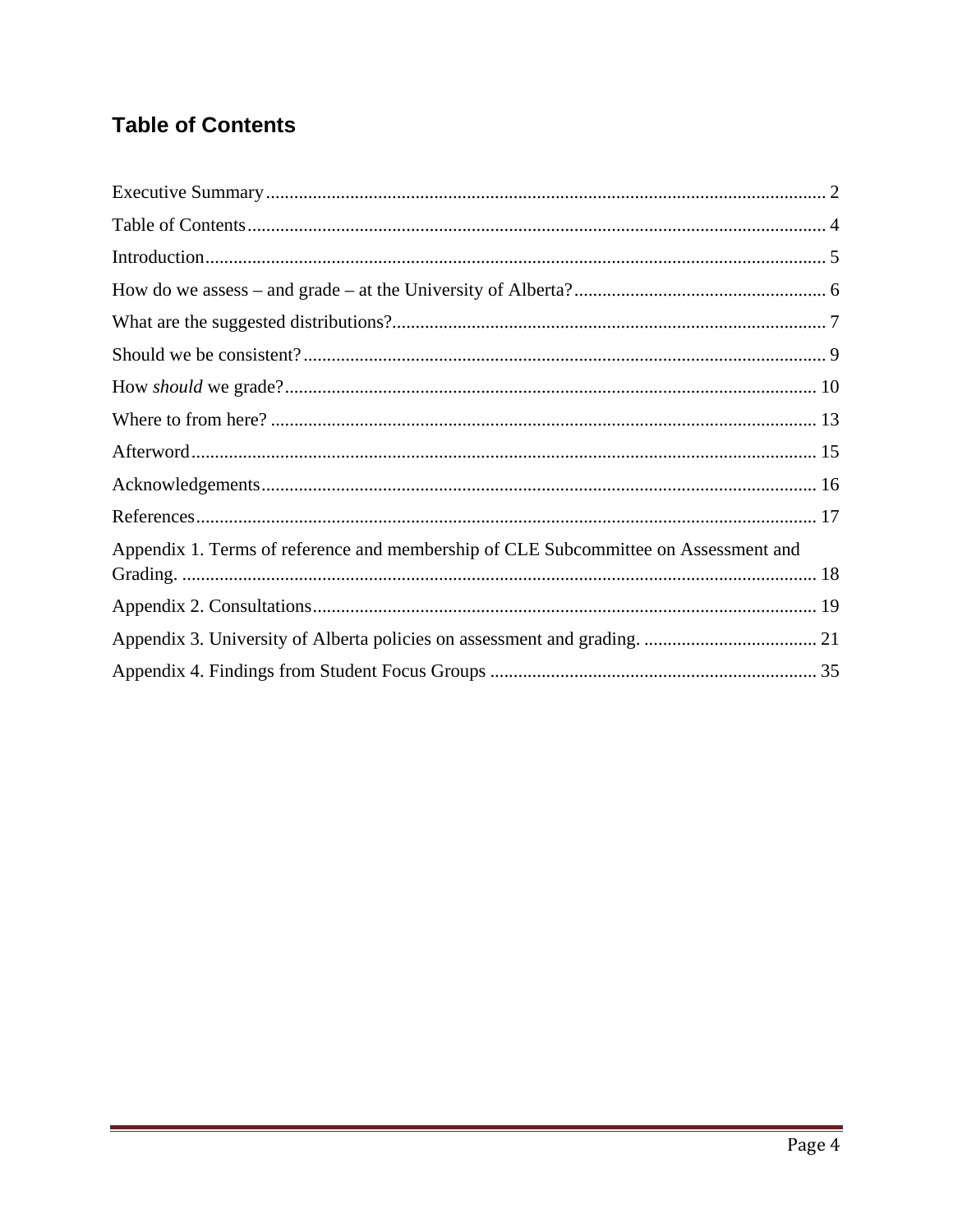# **Introduction**

 This report stems from two questions. One – by the Provost – "do we grade on the curve?" The answers he received differed, depending on who he asked – deans, instructors, students. This sort of discrepancy is disquieting. The second question was posed by the author at the September 2009 meeting of the Committee on the Learning Environment: "is there any pedagogic reason to grade on the curve?" The convergence of these two questions led to me being asked to look into the question of grading at this university. Given my lack of formal education in matters regarding assessment, evaluation, and grading, and in the time-honoured traditions of the university, my first action was to strike a committee of wise people to help me (cf. Appendix 1).

 This report attempts to answer these two questions, and to propose a way forward that has the potential to improve students' learning and instructors' teaching, as well as improve the alignment of our practices with the ideals articulated in *Dare to Discover* and *Dare to Deliver*. This report is based on consultations across the academy with students, instructors, administrators, and staff (cf. Appendix 2), discussions with my advisory committee, and lessons from the literature and from other institutions.

In my view, further progress requires consideration of the purposes of grading, and how grading relates to more global issues of assessment for learning, assessment of learning, alignment of assessment with course goals and objectives – indeed, with the quality of our teaching. This report is the beginning of a conversation in the academy, not the end of one.

## **What do we mean by assessment, and how does that differ from grading?**

 A brief comment on nomenclature is in order, so that the reader can understand (if not agree with) how terminology is used in this report. "Assessment" in this report means both "formative" and "summative" assessment. "Formative" assessment is primarily designed to inform students and instructors about a student's understanding of a particular topic, or about progress towards achieving a particular learning outcome of a course. By and large, formative assessments are low- or no-stakes exercises during the learning process. These are also described as "assessments *for* learning." In contrast, "summative" assessments are learning transactions, such as essays, examinations, and projects, that evaluate the student's achievement and form part of the basis for the student's grade in the course. Such assessments are also described as "assessment *of* learning." Of course, summative assessments also inform students and instructors about the student's accomplishments, and in that sense are also assessment *for* learning.

As will be discussed after the environmental scan, a recurring theme in recent literature on teaching in higher education is that assessment should be aligned with the intended outcomes or objectives of a course, which also should dictate the instructional strategies that are employed during the course. This is central in the shift from teaching-centred to learning-centred education that is core to 'Discovery Learning' – a key element of *Dare to Deliver*.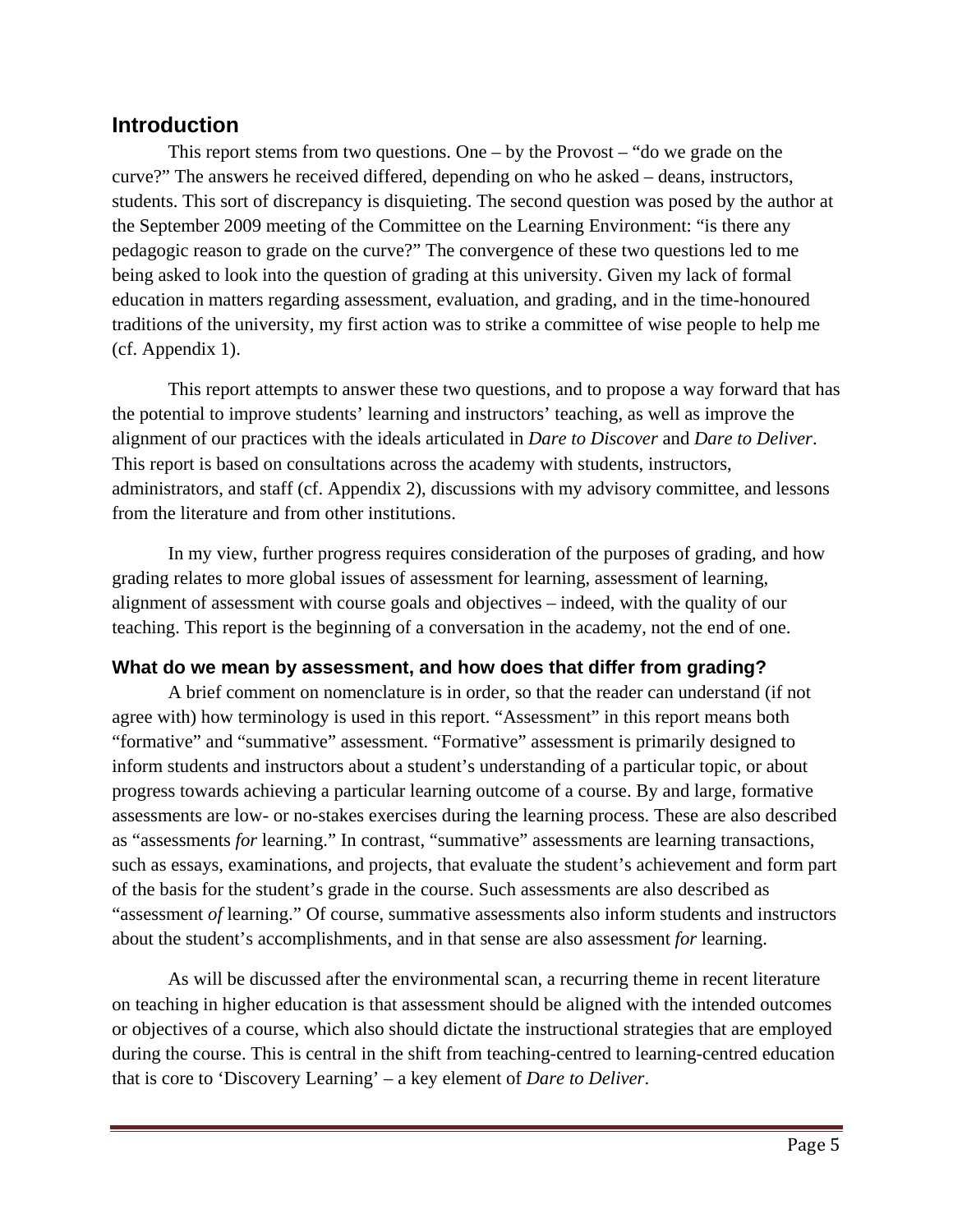# **How do we assess – and grade – at the University of Alberta?**

 The University of Alberta is a large and complex entity, no less on the academic side than on the research side. There is a large range of interesting and innovative assessment methods – both formative and summative – being used across campus. In my conversations with instructors, I gathered a number of these stories, which I originally intended to insert as case studies in this report. Rather than lengthen this report, I am exploring other ways of disseminating these stories, hopefully with some pedagogically-informed commentary, through the Centre for Teaching and Learning.

At the end of a course, grades are assigned, and the mechanism(s) used for that are what originally interested the Provost. In some disciplines at the University of Alberta, students are graded on a pass/fail basis, but the majority of grades allocated each term are letter grades from  $A^+$  to F. And at least some of those are norm-referenced – i.e., graded on "the curve." A common narrative I heard in my conversations across campus<sup>1</sup> was one in which the "curve" – the suggested distribution – was used as a guideline, but allowances are made for classes in which numbers were small, or the cohort was either better or worse than previous years'. There are parts of campus in which the suggested distributions are more strictly adhered to, and others in which they are ignored. Two faculties, for example, have policies in place where they use a specified conversion from percentages to letter grades. In both cases, there is scrutiny of submitted grades that compares the mean grade with that suggested by GFC policy. There are instructors sprinkled throughout the rest of campus who use the same sort of grading scheme, or who use various types of criterion-referenced approaches.

 Our current policy (Appendix 3) is quite flexible, allowing either "absolute" or "normreferenced" grading procedures to be used in a course, as long as the procedure is made clear to the students in the syllabus. Although both are permitted, much of the text in the GFC policy is written such that it appears that norm-referenced grading is recommended. This bias is clear from wording like

These judgements (of student achievement) are based on a combination of absolute achievement and relative performance in a class.

Grade distribution should reflect those shown in this document.

 $\overline{a}$ 

These distributions are provided for guidance in your grading. It is not necessary for the grades in a particular class to follow any of the distributions exactly; rather, approximating the distribution for an appropriate level will ensure consistency in grading across fields of study and time.

An interesting outcome of my consultations was to find that not only the grading practices vary across campus, but so does the amount of discussion surrounding assessment and

<sup>&</sup>lt;sup>1</sup> The term 'campus' is used in the most inclusive manner possible, to refer to all of the campuses of the University of Alberta.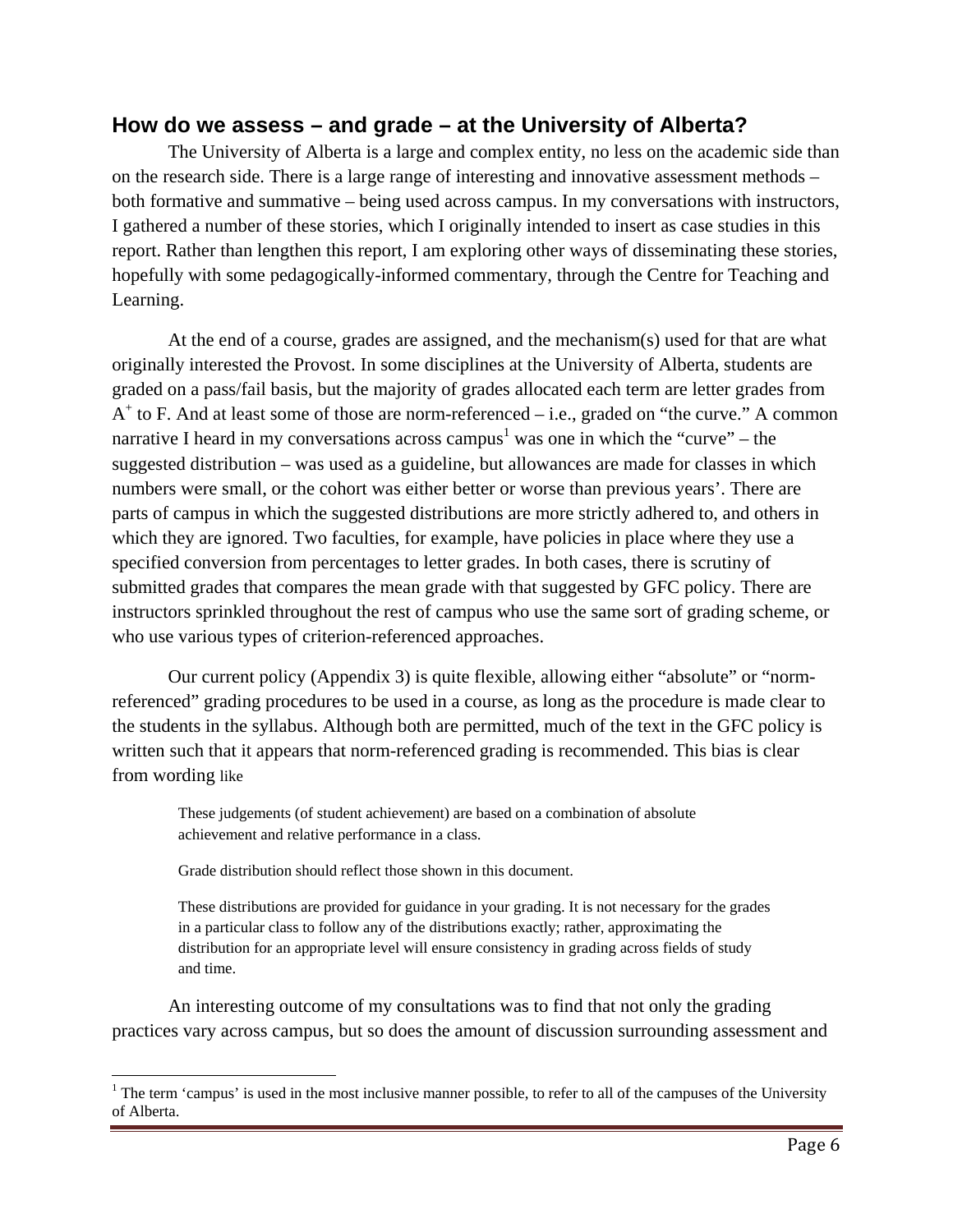grading. In some units, there are clearly articulated policies – in some cases, frequently revisited – concerning how the GFC policy would be applied in that faculty or department. In other units, how grading is done is left entirely to the discretion of the instructor (with oversight and scrutiny of the resultant marks by the appropriate authority – Chair, Associate Chair, or Associate Dean, depending on the unit). This leads to some level of inconsistency even within a single department – a point to which we shall return shortly.

# **What are the suggested distributions?**

As may be seen in Figure 1 at right, the suggested grade distributions for undergraduate courses are not "normal" in the sense of being Gaussian, but are skewed towards higher grades. And there is a systematic increase in the mean with the level of the course. There is a puzzling up-tick at "F" in the 100-level suggested grade distribution.

The graduate-level distributions are even more skewed (see Figure 2), which may reflect the current policy that a grade of C or below in a graduate course is a failing grade.



Figure 1. Suggested grade distributions from the GFC Policy Manual, Section 61. Ordered by year of course:  $1<sup>st</sup>$  year (100level) – solid line;  $2<sup>nd</sup>$  year (200-level) – long dash;  $3<sup>rd</sup>$  year  $(300$ -level) – dot-dash;  $4<sup>th</sup>$  year – dotted line.

The suggested grade distributions do have increasing mean GPAs with increasing level of the course (Table 1 below).

| <b>Level</b> | <b>Mean GPA</b> |
|--------------|-----------------|
| 100          | 2.62            |
| 200          | 2.83            |
| 300          | 3.00            |
| 400          | 3.11            |
| 500          | 3.2             |
| 600          | 3.3             |

Table 1. Suggested mean GPA for different level courses from the GFC Policy Manual, Section 61.



Figure 2. Suggested grade distributions from the GFC Policy Manual for graduate courses.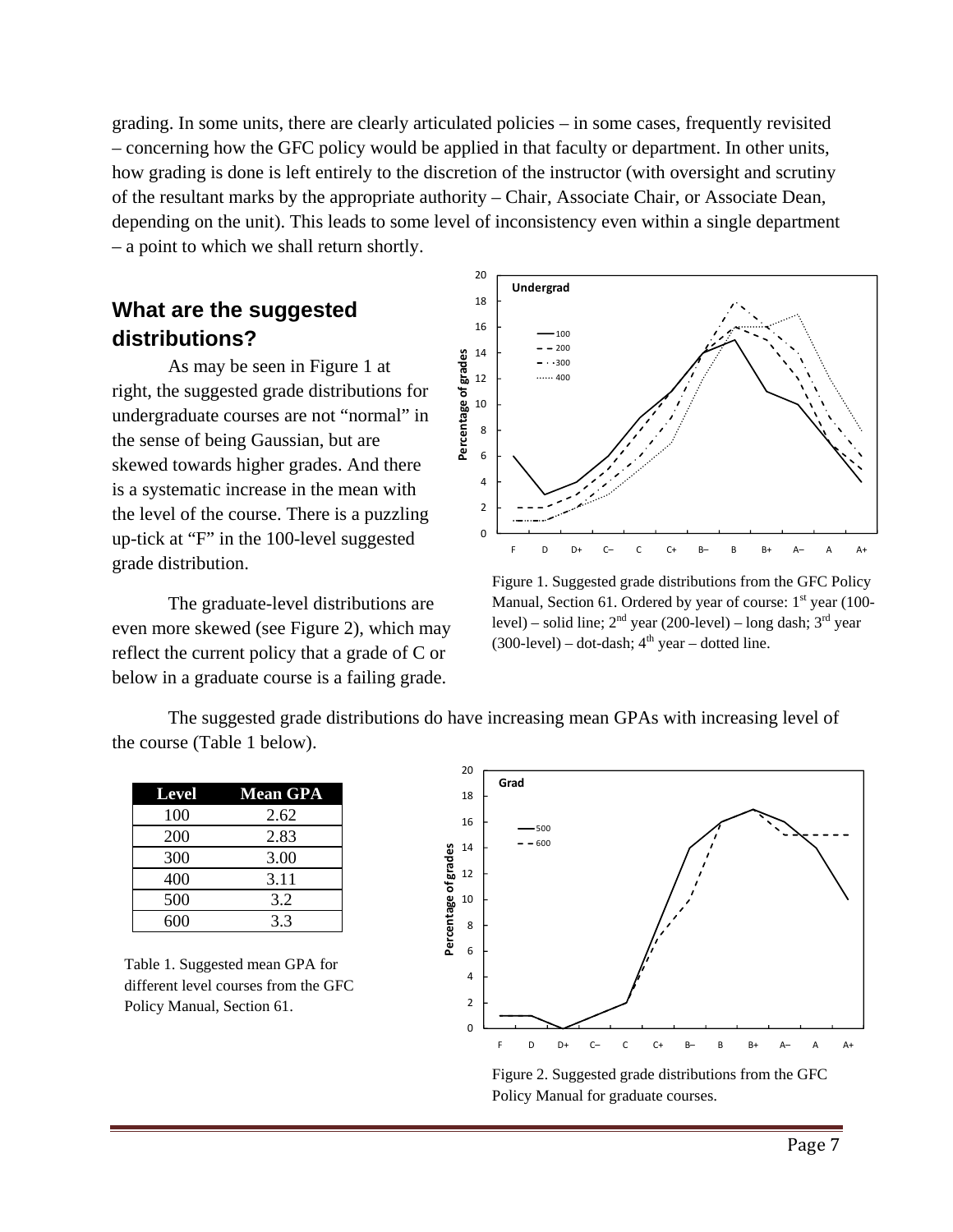The Registrar's Office confirmed that these distributions were implemented at the time of the switch to the A/B/C/D/F grading scheme in 2003-2004, were fine-tuned after the first term of implementation, but have not been adjusted since.

How well do our grades actually follow these distributions? And has there been any change over time? This discussion is based on the grade distribution reports from the Registrar's Office.

Figures 3 and 4 contain the aggregate, whole-university dataset for two academic years, 2004-2005 (dashed line) and 2008-2009 (solid black line) compared to the suggested distributions (wide gray line). At the undergraduate level, the actual and suggested distributions are similar, with the 2008-09 grades slightly higher than those from 2004-05 (Figure 3). The graduate distributions (500- and 600-level) bear only a passing resemblance to the suggested distributions, and show evidence for grade compression towards the high end (Figure 4).



Figure 3. Suggested grade distributions for undergraduate courses compared to actual grade distributions for 2004- 05 and 2008-09. Data on actual grade distributions are aggregated at the whole-University level. The thick gray lines are the suggested distribution for each level course, the dashed lines are the data for 2004-05, and the solid black line are the data for 2008-09.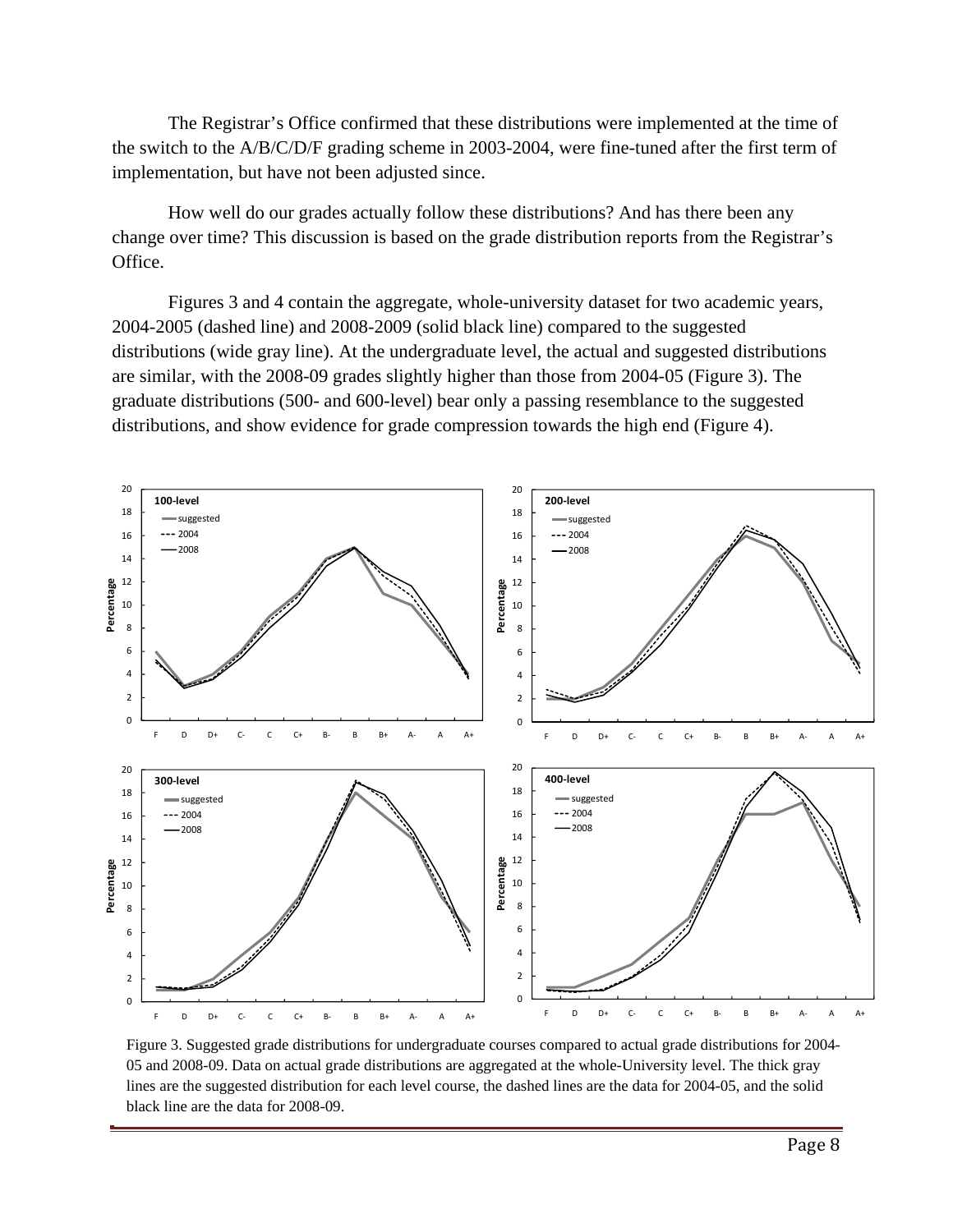

Figure 4. Suggested grade distributions for graduate courses compared to actual grade distributions for 2004-05 and 2008-09. Data on actual grade distributions are aggregated at the whole-University level. The thick gray lines are the suggested distribution for each level course, the dashed lines are the data for 2004-05, and the solid black line are the data for 2008-09.

# **Should we be consistent?**

In some departments, there is no departmentally-articulated policy on grading. This leads to variability. What consequences does this have on students? As an example, consider two courses in the same department. Both of these courses are at the 200 level, are designed to appeal to a broad audience, and attract >200 students per section.

The first of these two courses has the following statement regarding grading in its course outline:

 "The ranking of a student's performance is based on the percentage grade calculated as 30% Midterm Exam and 70% Final Exam. The letter grade distribution will be assigned to conform closely to the following distribution: A+ 5%, A 7%, A- 12%, B+ 15%, B 16%, B- 14%, C+ 11%, C 8%, C- 5%, D+ 3%, D 3%, F 1% (Median: B)."

The actual grade distribution in this course follows the suggested one very closely.

In contrast, the other course has this to say about grading in its course outline:

#### "Quizzes (2) 40%; Final 60%

Your final grade in this course will be a combination of your numerical score and the U of A 4-point scale as given below:

>90% A+ 85-90% A 80-85% A-75-80% B+ 70-75% B 65-70% B-60-64% C+ 55-59% C 50-55% D <50% F"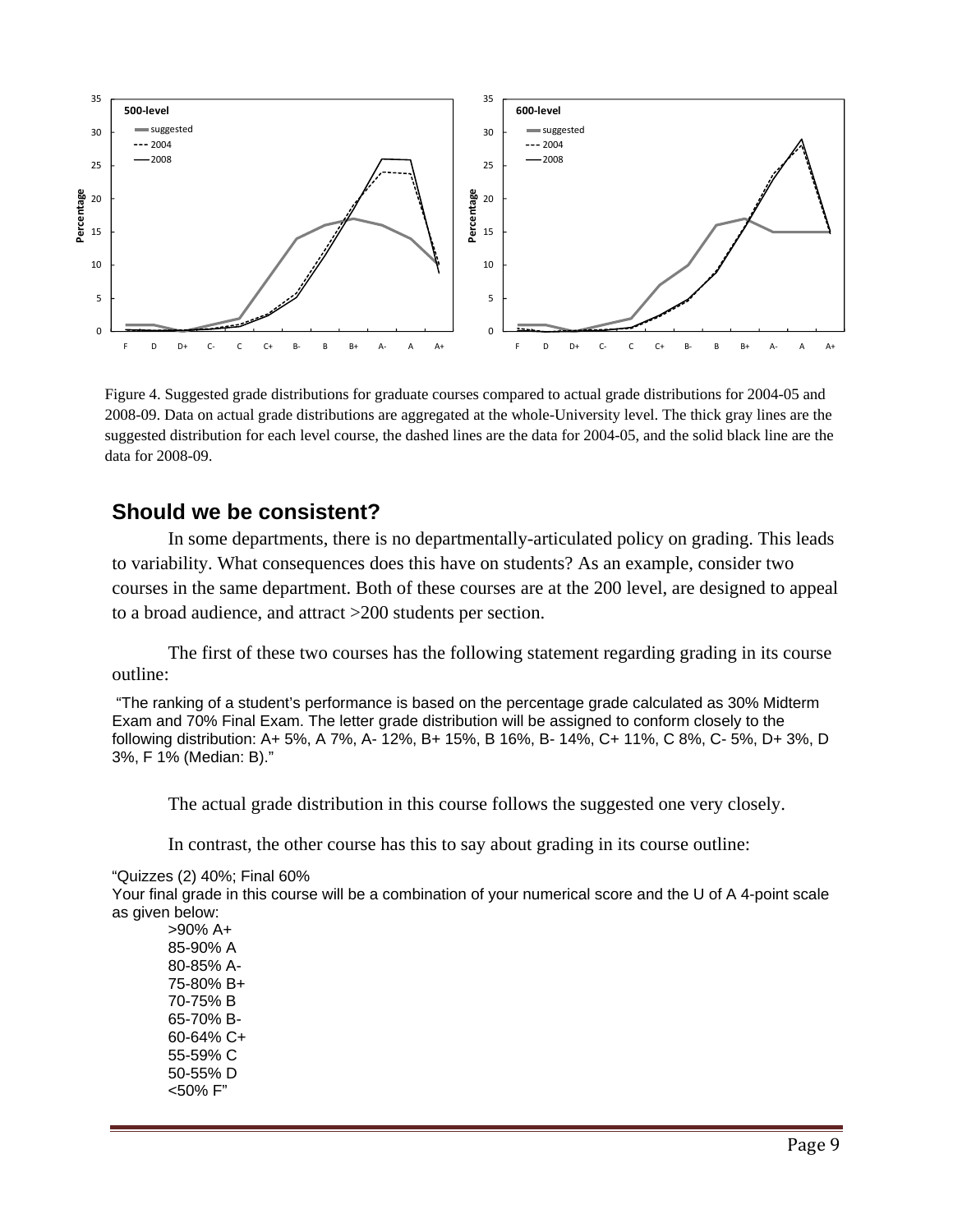In this case, the actual grade distributions are skewed to higher grades in the C to  $A<sup>+</sup>$ range relative to the suggested distribution. Does this mean that the grades are inflated? Or that more students achieved more of the intended learning outcomes of the course?

Of course, there is merit to the transparency both of these courses have on their syllabi with respect to their grading schemes. Contrast this with another course in the same department, where the syllabus outlines the weighting and the dates of the two midterms and the final, and states that "*Individual components of the course will be given a numerical mark. The grading system will be applied using a combination of absolute achievement and relative standing in the class."* 

# **How** *should* **we grade?**

"Grades are inherently ambiguous evaluations of performance with no absolute connection to educational achievement" (Felton and Koper, 2005). In particular, normreferenced grading schemes have been criticized for years:

> There is nothing sacred about the normal curve. It is the distribution most appropriate to chance and random activity. Education is a purposeful activity, and we seek to have students learn what we have to teach. If we are effective in our instruction, the distribution of achievement should be very different from the normal curve. In fact, we may even insist that our educational efforts have been *unsuccessful* to the extent that the distribution of achievement approximates the normal distribution. (Bloom et al., 1981)

One of the persistent controversies in college teaching is whether to grade "on the curve" (norm-referenced grading) or against an absolute standard (criterion-referenced grading)…I believe that grading on the curve is educationally dysfunctional. If possible, your grades should, both in the students' eyes and in actuality, be more nearly based on absolute standards than on relative standing in a particular class. (McKeachie and Svinicki, 2006)

Grading "on the curve" makes learning a highly competitive activity in which students compete against one another for the few scarce rewards (high grades) distributed by the teacher. Under these conditions, students readily see that helping others become successful threatens their own chances for success… Perhaps more important, grading "on the curve" communicates nothing about what students have learned or are able to do. Rather, it tells only a student's relative standing among classmates, based on what are often ill-defined criteria. Students who receive the high grades might actually have performed very poorly but simply less poorly than their classmates. (Guskey and Bailey, 2001)

So why grade on the curve? For some purposes, such as scholarships and awards, a student's rank in a class, or in a cohort, is necessary – although such ranking could be the consequence rather than the basis for assigning a grade. Grading on the curve is also quite straightforward and requires no judgement regarding the level of achievement of the students. It makes the grading transparent to the students, with the caveat that they wouldn't know what they have to do to achieve a specific grade, because it will depend on how everyone else does as well. On the more positive side, as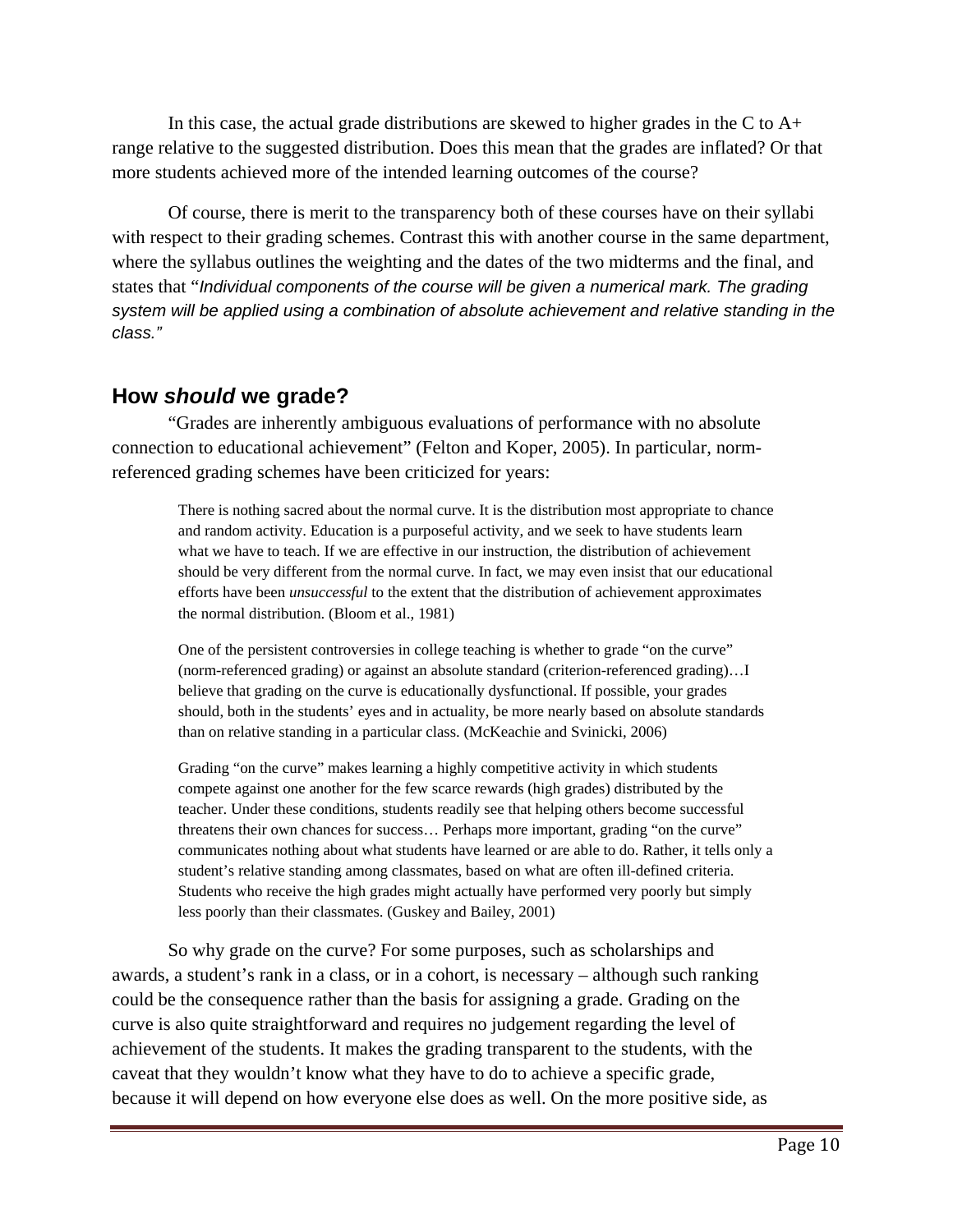the students pointed out in their focus groups, marking on the curve offers them protection – if an examination is set such that the average is very low, curving the results means that not everyone flunks the course (the summary that the Students' Union prepared of the student focus groups is included as Appendix 4 of this report).

The alternative to norm-referenced grading is a criterion-referenced scheme, and it has been pointed out by a number of authors that the two systems "…are not as far apart as their proponents might lead us to believe, the standards in a criterion-referenced system usually being derived from some idea of the norms for performance at a given level of the course" (Toohey, 1999). McKeachie and Svinicki (2006), among others, make the same point. Yorke (2009) goes further, and outlines a number of reasons that the boundary between norm- and criterion-referenced grading schemes are blurred, including: loosely stated criteria that may be combined in variable ways, the scaling – back of a grade distribution that is skewed towards the high end, and tacit influence by norm-referencing of assessors.

But as Toohey (1999), among many others, have pointed out, there are significant benefits to a criterion-referenced scheme:

> One of the significant advantages of criterion-referenced schemes is that they force teachers to make their assessment standards explicit – difficult though this often is. Hidden assessment criteria have long been used as a powerful mechanism for keeping students in their place and have undermined much of the educational function of assessment.

It is important to distinguish a criterion-referenced system, with clearly articulated standards or criteria, from the percentage system that is used at other post-secondary institutions, including some in Canada. Such systems are described as "presumably based on absolute judgments about students' performance... While this system is widely used and seemingly unambiguous, there are several problems associated with it that the teacher should be aware of..." (Bloom et al., 1981). The problems they point to are:

- This system, although not linked directly to norm-referencing, is not necessarily criterion-referenced (was what was taught aligned with what was tested?)
- Neither the grades nor percentages are necessarily comparable across tests
- What about the combination issues what if one of the assessment tasks or topics was "easy" and the other "hard" - as judged by the average mark, for example. What is the fair way to combine those two to get a final mark?

Another issue is how to define the cutoffs between grade categories:

 A widely debated issue with regard to percentage grades and particularly their translation to letter grades is how to set appropriate cutoffs between grade categories… What these individuals fail to recognize, however, is the relative and very arbitrary nature of these decisions… a much more significant consideration is the difficulty of the tasks that students are asked to perform or the complexity of the assessment questions they are required to answer. The cutoff percentage representing an excellent level of performance on an extremely challenging task or very difficult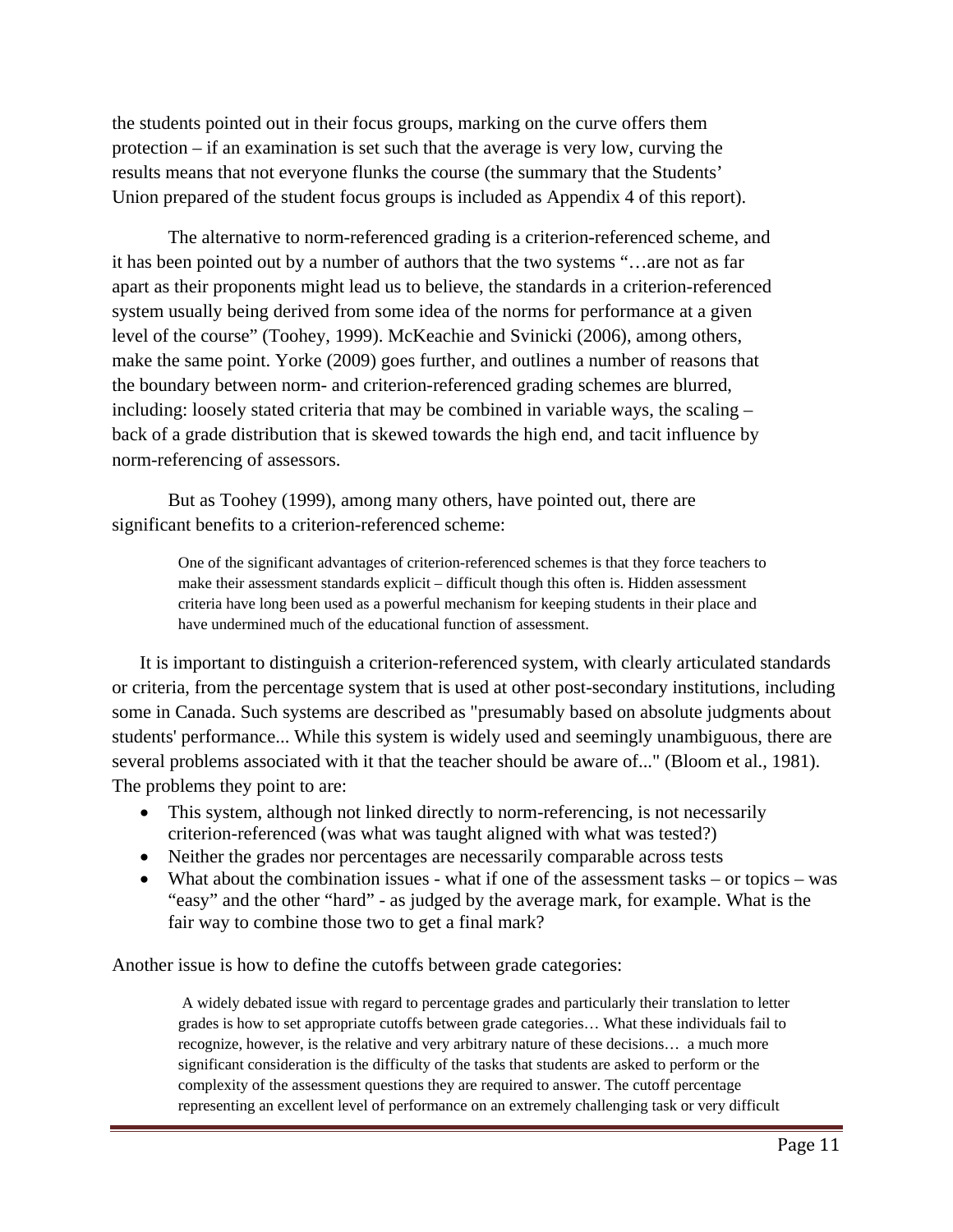set of questions might be quite different from what would be considered excellent on a relatively simple task… Our point in this discussion is not that cutoff percentages are unimportant. We believe that they are vital and necessary in nearly all teaching situations. But setting cutoffs is a more complex process than most educators anticipate and typically much more arbitrary than most imagine. What we must keep in mind is that mathematical precision in setting cutoffs is not a substitute for sound professional judgment. (Guskey and Bailey, 2001)

We do have two faculties that tend to assign grades in this fashion; in both cases, the students have more positive views of grading than is the norm. The students definitely appreciate the transparency and clarity of expectations.

Most recent literature in assessment and course design in higher education favour a criterion- or standards-based approach to assessment. Furthermore, we cannot talk of summative assessment and grading in isolation. A pervasive theme in the literature on pedagogy in higher education is the idea that assessment needs to be built into the design of a course, rather than tacked on at the end as high-stakes summative assessments, as an afterthought. This theme is well established and clearly articulated in the assessment literature intended for faculty who are not themselves expert in matters of pedagogy (like the author). Indeed, we need to turn our attention away from grading *per se* – the final part of the assessment exercise – to assessment more generally, and consider how do to this in a manner aligned with our stated learning outcomes. We need to make sure we have defined what we want the students to learn, and design our instruction around helping them learn it, including formative assessment, and then assess how well they learned it. For those readers who have already done so, well done.

This perspective contrasts with the "traditional" view of assessment that was certainly part of my landscape as a student and instructor until quite recently. Given I found a summary of "contemporary" and "traditional" views of assessment helpful, readers of this document might also find it useful.

| Contemporary approaches: Assessment is                                                                      | Traditional approaches: Assessment is                                                                                                                                               |
|-------------------------------------------------------------------------------------------------------------|-------------------------------------------------------------------------------------------------------------------------------------------------------------------------------------|
| Carefully aligned with goals: the most important<br>things we want students to learn                        | Planned and implemented without consideration of<br>learning goals, if any even exist                                                                                               |
| Focused on thinking and performance skills                                                                  | Often focused on memorized knowledge                                                                                                                                                |
| Developed from research and best practices on<br>teaching and assessment methodologies                      | Often poor quality because faculty and staff have<br>had few formal opportunities to learn how to design<br>and use effective assessment strategies and tools                       |
| Used to improve teaching and learning as well<br>as to evaluate and assign grades to individual<br>students | Used only to evaluate and grade individual<br>students, with decisions about changes to curricula<br>and pedagogies often based on hunch and anecdote<br>rather than solid evidence |
| $\sqrt{6}$<br>$T = 11 + 42 + 61 + 11 + 2000$                                                                |                                                                                                                                                                                     |

(from Table 1.2 of Suskie 2009)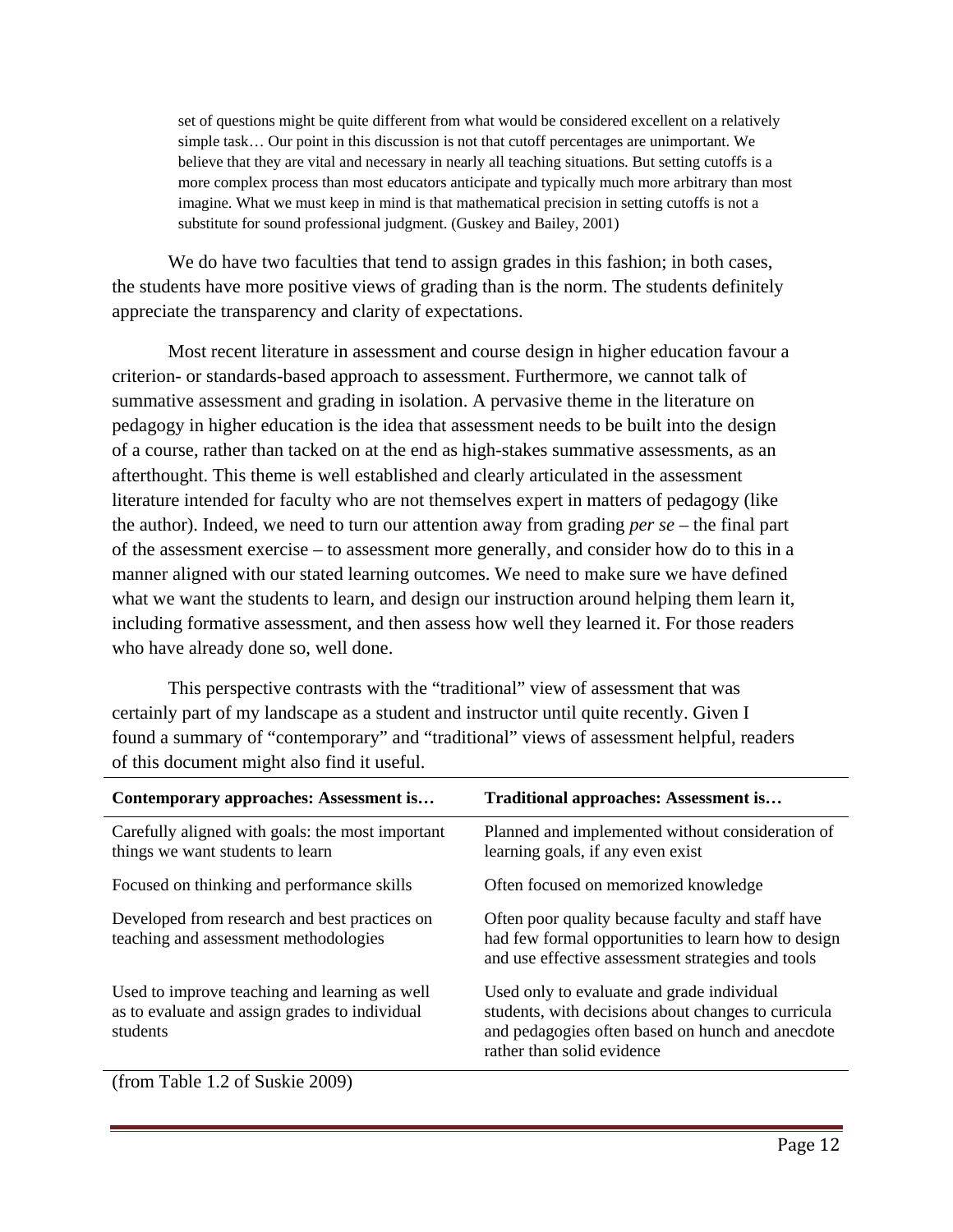# **Where to from here?**

"…change depends on generating consensus on principles rather than prescribing specific practices…" (Joughin, 2009).

With this in mind, I do not presume to prescribe any specific practices. But we have the opportunity to consider our assessment policies as we work to move them from their current home in the GFC Policy Manual to UAPPOL. I suggest we take this opportunity to have an academy-wide discussion, in which we try to reach consensus on two questions: (1) why do we assess? and (2) are there principles of fair and appropriate assessment on which we can agree? My subcommittee has spent a number of hours discussing and debating these two questions, especially the latter. Our discussions benefited from insights gained in my consultations with administrators, faculty members, teaching staff, and students (cf. Appendix 2). I offer here their answers as a possible starting point for the academy-wide discussion:

### **Why assess?**

- to evaluate should produce a judgement about the student's achievement of the learning goals/outcomes of the course.
- $\bullet$  to rank students for scholarships and advancement (e.g., entry into graduate or professional programs).
- to communicate the grade in the end is all the outside world will know (or perhaps, all the student will remember) about their achievement in that course.
- $\bullet$  to improve both learning on the part of the student, and teaching on the part of the instructor.
- to motivate there is general agreement in the literature that assessment drives student learning – what they study, what they focus on, how they approach their learning.
- to encourage self-assessment and reflection on learning by the student.

## **Our principles:**

#### **Assessment:**

- should be integrated into and aligned with the learning experiences and intended outcomes of a course
- must validly and reliably measure expected learning outcomes, both disciplinary content and higher-order outcomes (beyond regurgitation – what can they do with that content?)
- should build students' ability to self-assess and self-reflect, and promote deep learning
- should involve varied assessment strategies, as appropriate for the subject
- should include early opportunities for students to align their understanding of expectations on assignments with those of the instructor
- must be transparent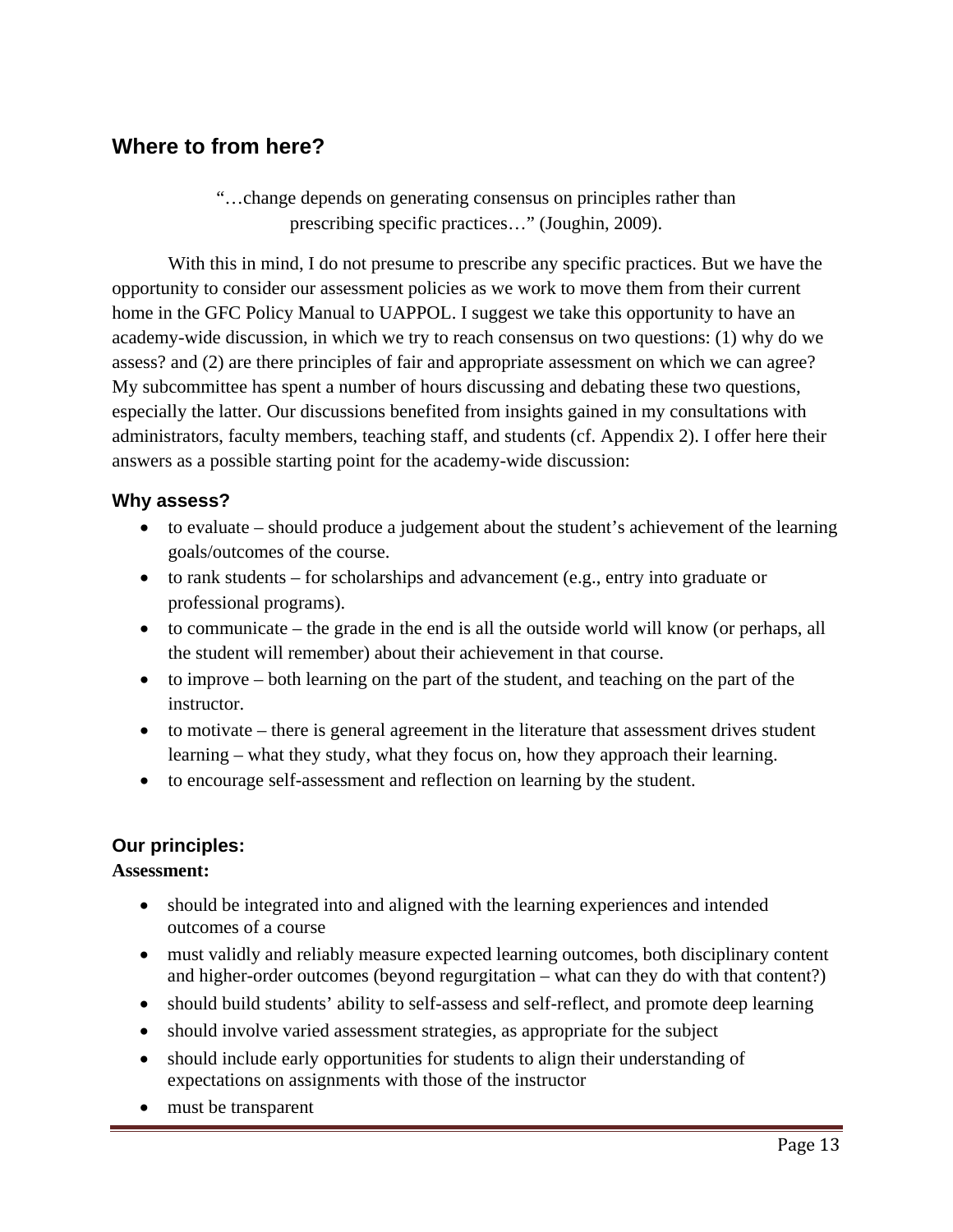- $\circ$  students should know the criteria both for course and for individual assignments – beforehand. For the former, on the syllabus; for the latter, at the very latest when the assignment is given
- o each assignment/assessment should be linked to stated course learning outcomes
- o the means by which the various summative assessments are aggregated and transformed into a letter grade must be clearly articulated on the course syllabus and applied equitably to all students
- should be guided by a clearly-articulated policy at the department/faculty level that is consistent with university policy
- must have proper oversight to ensure fairness
- should be consistent: an A means excellence, independent of discipline, but disciplinary expertise must define excellence within a discipline, and within a course (especially one with multiple sections).

As a next step, a wider discussion around the above points is needed, with ensuing consensus forming the basis for revised university policy that applies at the academy level. Each faculty would then formulate disciplinary specific policy on assessment and grading, and do so in a manner that would both be respectful of the traditions and norms in their discipline(s), and align with the university-level policy. Note that this would not necessarily prohibit the continued use of norm-referenced grading, for example, but its continuance would require conscious, justified and justifiable, decisions on the part of faculties to continue that practice.

I believe that these discussions, at both the university and faculty levels, would also be a good way to start conversations around teaching, and engage all teaching staff, in particular, in reflecting on teaching matters. I discovered in my conversations around campus that many units develop their own culture around grading schemes – a culture that is still compliant with our current policy, but may not reflect the range of possibilities that current policy allows. For example, I spoke with one colleague in a faculty that has significant pedagogic expertise, who acknowledged that they taught their own students not to grade "on the curve" – yet felt that they were forced to do so themselves by GFC policy. This colleague was surprised to discover that GFC policy does not force the use of the curve.

These discussions, and the policy revisions that flow from them, would also send a strong positive signal that policy is not written in stone and is unchangeable. In my conversations around campus, with instructors and with administrators who have oversight over grading, they often conveyed a sense of powerlessness – that the policy was fixed by others and there was no possibility of changing "the system." I would like to think we can. To quote the Dean of the Faculty of Extension, "we *are* the academy."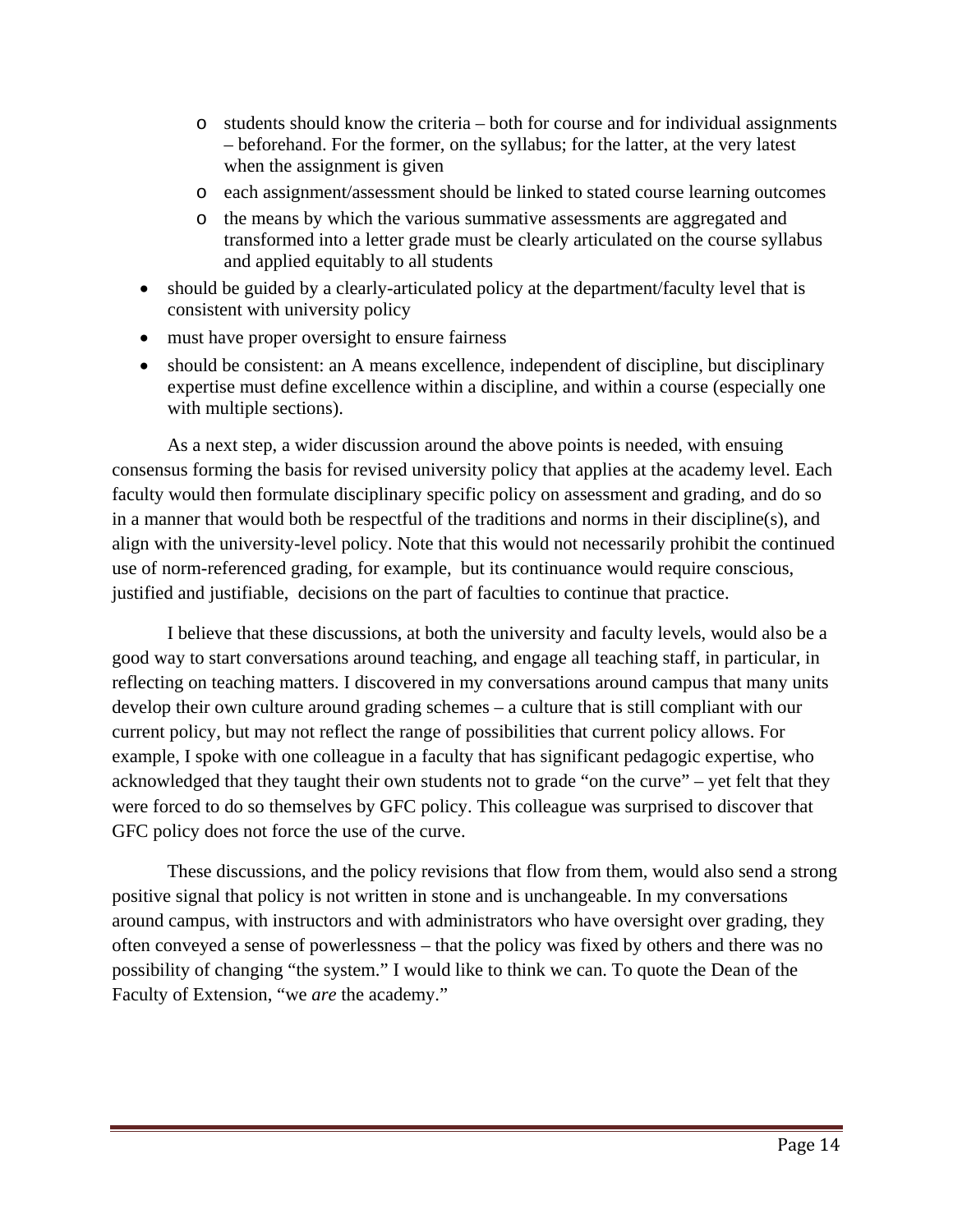As a final thought, I leave you with the following table and question: Is it deep learning that we really want our students to do?

Strategies that promote deep, lasting learning

*A growing body of research evidence indicates that undergraduate students learn most effectively when:*  They understand course and program goals and the characteristics of excellent work. They are academically challenged and given high but attainable expectations. They are graded on important goals. While students do pick up some things through faculty and staff modeling, discussions, and the like, they focus their time and energy learning what they'll be graded on and therefore learn those things more effectively than ungraded concepts. They are taught by instructors engaged and passionate about the subject. New learning is related to their prior experiences. They spend significant time studying and practicing. They use or apply memorized facts in some way, because facts memorized in isolation are quickly forgotten. They are given a variety of ways to learn and to demonstrate what they've learned. They spend more time actively involved in learning through hands-on practice and receiving information in a variety of formats. They engage in multidimensional real-world tasks in which they explore, analyze, justify, evaluate, use other thinking skills, and arrive at multiple solutions. Such tasks may include authentic class assignments, field experiences, and service-learning opportunities. They engage in learner-learner, learner-teacher, and learner-content interaction. They participate in co-curricular activities that build on what they are learning in class. They reflect on what and how they have learned and see coherence in their learning. They have a synthesizing experience such as a capstone course, independent study, or research project. Assessments are used as learning activities in their own right. They receive prompt, explanatory feedback on their work. They have opportunities to revise their work. Adapted from Table 18.3 of Suskie (2009)

# **Afterword**

 This report is based on my consultations across campus with administrators, academic teaching staff, students, and the discussions with my advisory committee. It was also informed by my efforts to understand the literature around assessment, learning, and teaching in institutions of higher education. It became obvious very early on to me that there is an extensive body of literature as well as a lot of active research in the field of assessment, and that I was in no position to become an expert. My goal shifted to becoming informed – as a teacher myself – on current thoughts on appropriate practice. So my focus was on the significant, influential, and established literature directed at practicing teachers in higher education, rather than the "cutting edge" of assessment literature.

In large part, my interest in this topic was kindled by discussions surrounding the importance of teaching in meetings of the GFC Committee on the Learning Environment, on which I have served since January 2006, and the more recent discussions about the role of UTS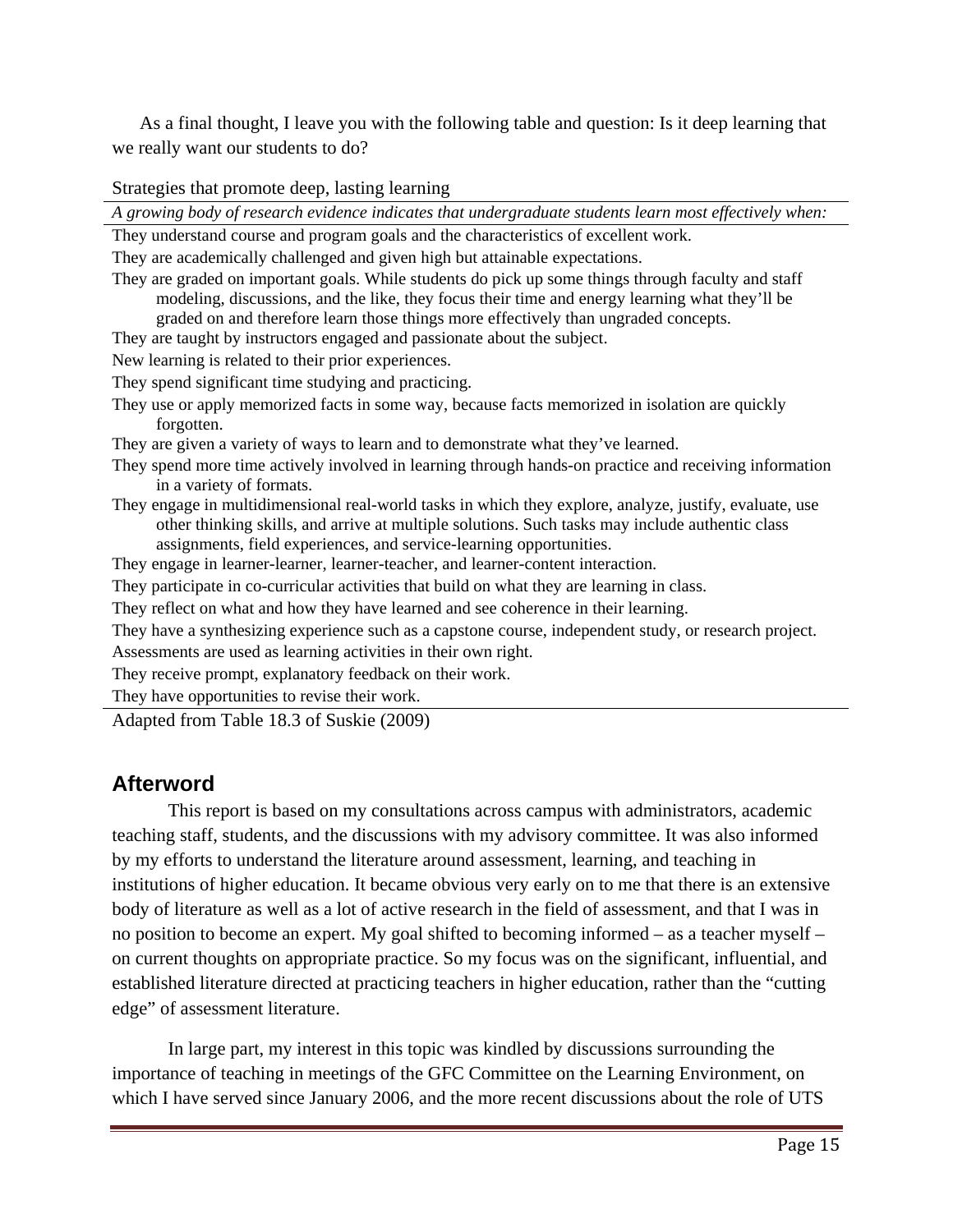(now CTL) in the professional development of instructors on campus. This has led to ongoing discussions on teaching matters with Professor Heather Kanuka, the Academic Director of CTL, and to my attendance at the workshops and lectures given by Drs Tom Angelo and Royce Sadler in Spring 2009. Angelo's sessions got me thinking about how to do formative assessment better, and whether my focus on "covering the content" rather than on student learning was really a useful one. Sadler's talks got me thinking about learning outcomes and standards-based assessment. The reader would be correct in concluding I am still evolving as an instructor.

 Subsequent to taking on this project, my thinking about assessment has been influenced as well by the reading I have done. I have found the following readings of considerable help; perhaps others might as well.

### Paul Ramsden's *Learning to Teach in Higher Education*.

Two articles on Derek Rowntree's website "Designing an assessment system" (http://ietstaff.open.ac.uk/D.G.F.Rowntree/assessment.html) and "Teaching better through formative feedback" (http://iet-staff.open.ac.uk/D.G.F.Rowntree/feedback.htm).

A number of articles on the "Assessing Learning in Australian Universities" website of the Centre for the Study of Higher Education, including "Core principles of effective assessment" (http://www.cshe.unimelb.edu.au/assessinglearning/docs/CorePrinciples.pdf) , "A comparison of norm-referencing and criterion-referencing methods for determining student grades in higher education" (http://www.cshe.unimelb.edu.au/assessinglearning/docs/NormCritRef.pdf), and "Getting started with student assessment"

(http://www.cshe.unimelb.edu.au/assessinglearning/docs/GettingStarted.pdf).

Also informative were documents from the LTSN Generic Centre in the UK, "Assessment: A Guide for Lecturers" by George Brown (http://www.swap.ac.uk/docs/ltsnguide03lecturers.pdf) and Peter Knight's "A briefing on key concepts: Formative and summative, criterion and normreferenced assessment" (http://www.swap.ac.uk/docs/ltsnbrief07keyconc.pdf).

# **Acknowledgements**

 I am very grateful for the dedication, commitment, and time the members of my committee devoted to this project over the course of this term. They were very tolerant of my unreasonable demands on their time, and I thank them. The members of the committee from the Faculty of Education, Heather Kanuka, Cheryl Poth, and Kathleen Nickle, spent an amazing amount of additional time discussing these issues with me outside of the committee meetings, and so I would like to acknowledge their patience in helping me learn. Kathleen and Cheryl also guided me into some of the vast literature surrounding assessment.

I also thank all of the members of the campus community who took time out of their busy schedules to meet with me to talk about assessment and grading. The Students' Union was very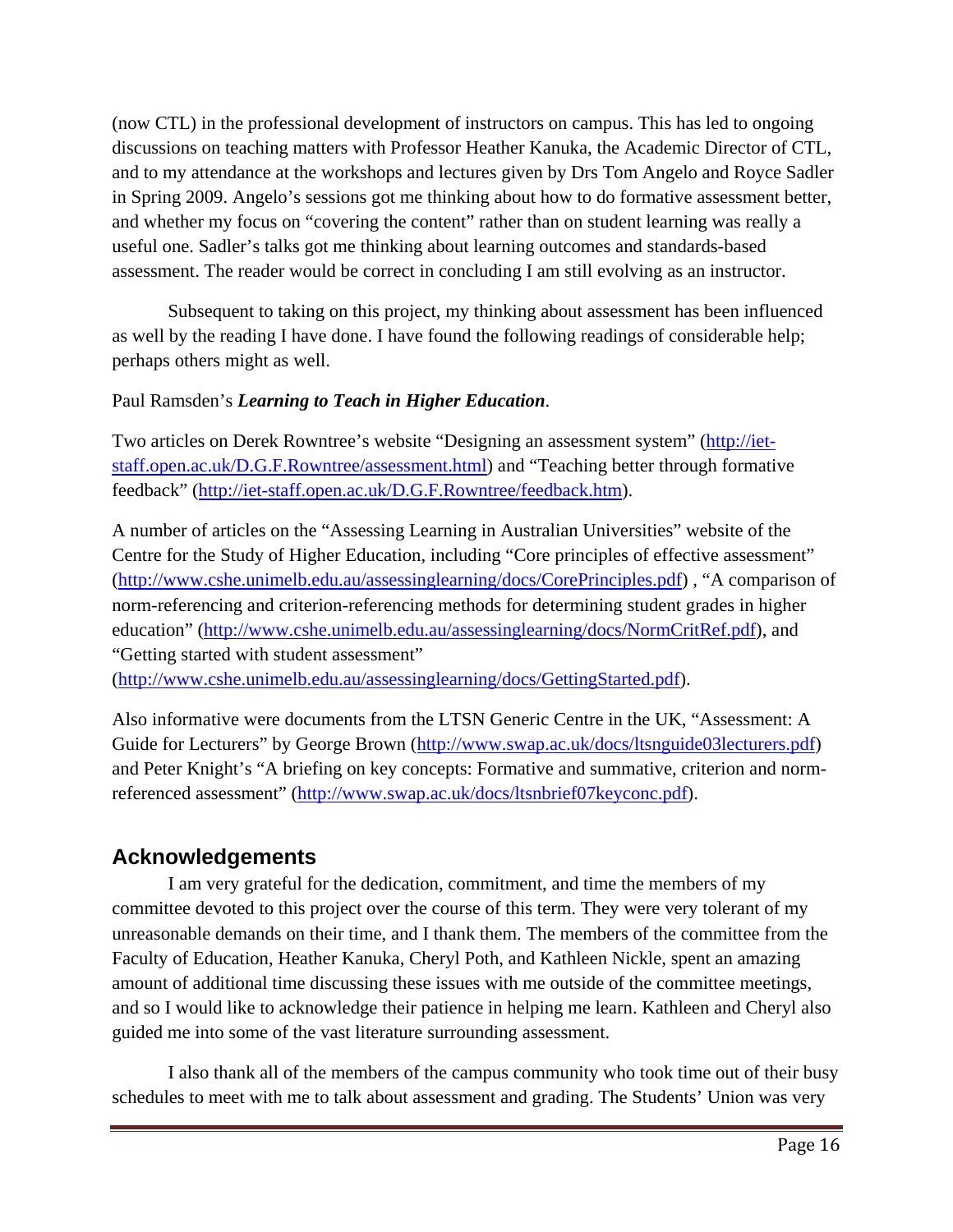helpful; I would like to thank Leah Trueblood, VP Academic, and Dustin Chelen, the SU representative on my committee. Without their efforts I would have missed a very important perspective. I would like to thank the Provost, Carl Amrhein, and Vice Provost (Academic Programs) Olive Yonge, for giving me the excuse to talk to so many members of the academy I otherwise never would have met, including many of our colleagues who are amazingly passionate about and engaged in the learning of their students. Finally, although I am grateful for all the help and guidance I have received from my committee and others, I want to emphasize that this is *my* report, and I accept full responsibility for its contents.

# **References**

- Bloom, B.S., Madaus, G.F., and Hastings, J.T. (1981) Evaluation to improve learning. McGraw-Hill Book Company, New York.
- Felton, J., and Koper, P.T. (2005) Nominal GPA and real GPA: a simple adjustment that compensates for grade inflation. Assessment & Evaluation in Higher Education, 30(6), 561-569.
- Guskey, T.R., and Bailey, J.M. (2001) Developing grading and reporting systems for student learning. 216 p. Corwin Press, Inc., Thousand Oaks, California.
- Joughin, G. (2009) Introduction: refocusing assessment. In G. Joughin, Ed. Assessment, learning and judgement in higher education, p. 1-11. Springer Science+Business Media B.V.
- McKeachie, W.J., and Svinicki, M. (2006) McKeachie's teaching tips: Strategies, research, and theory for college and university teachers. Houghton Mifflin, Boston.
- Suskie, L. (2009) Assessing student learning. Jossey-Bass, San Francisco.
- Toohey, S. (1999) Designing courses for higher education. 216 p. SRHE and Open University Press, Buckingham, U.K.
- Yorke, M. (2009) Faulty signals? Inadequacies of grading systems and a possible response. In G. Joughin, Ed. Assessment, learning and judgement in higher education, p. 65-84. Springer Science+ Business Media B.V.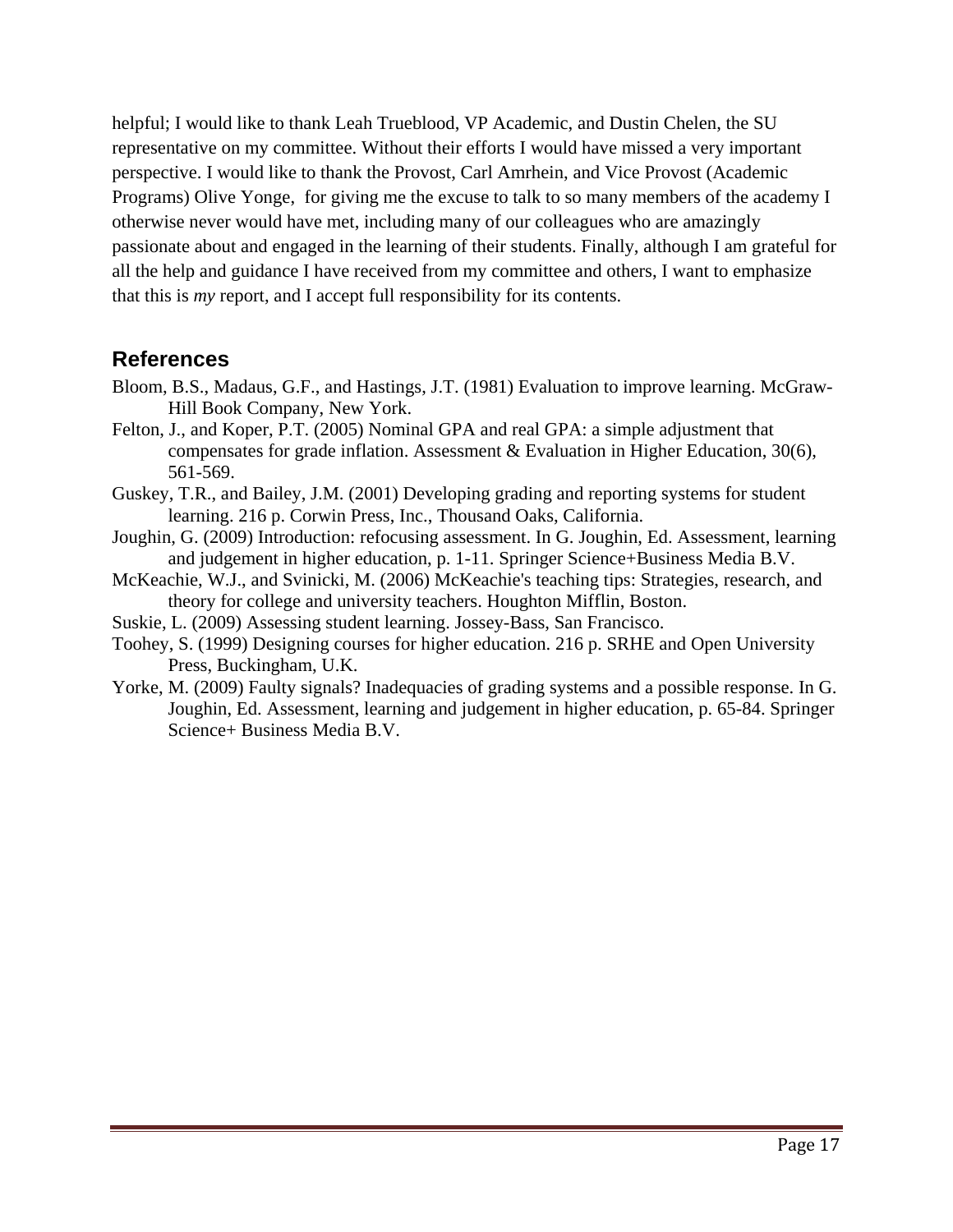# **Appendix 1. Terms of reference and membership of CLE Subcommittee on Assessment and Grading.**

### *Terms of Reference*

The subcommittee will explore issues related to assessment and grading practices at the University of Alberta:

- ‐ Survey expectations and experiences of students, instructors and administrators.
- Review recent literature on effective/best/exemplary practices.
- ‐ Identify examples/stories where assessment supports excellence in learning and teaching at the University of Alberta and how they came about.
- ‐ Formulate recommendations.

The subcommittee is advisory to the Provost's Fellow and to CLE.

### *Membership of the subcommittee*

Sanjay Beesoon (Graduate Student representative) Katy Campbell (Academic Staff and Dean of Extension) Dustin Chelen (Undergraduate Student representative) Donna Coombs-Montrose (NASA representative) Steve Harvey (Academic Staff, Chair AASUA Teaching and Learning Committee, Faculty of Medicine and Dentistry) H. James Hoover (Academic Staff, Faculty of Science, and Associate Chair (Undergraduate) in the Dept. of Computing Science) Heather Kanuka (Academic Staff, and Academic Director, Centre for Teaching and Learning) Suzanne Kresta (Academic Staff, Faculty of Engineering) Robert Luth (Chair, Provost's Fellow, Academic Staff, Faculty of Science, and Associate Chair (Undergraduate) in the Dept. of Earth and Atmospheric Sciences) Kathleen Nickle (Research Assistant, Graduate Student) Cheryl Poth (Academic Staff, Faculty of Education) Ada Schmude (Associate Registrar, Office of the Registrar and Student Awards) Natalie Sharpe (University Director and Advisor, Student OmbudService)

### *Meetings of the subcommittee*

29 January 2010, 05 February 2010: Framing terms of reference and discussing consultation process and questions to ask.

05 March 2010, 19 March 2010, 09 April 2010: Reporting to the committee on results of consultations; discussions on principles of assessment.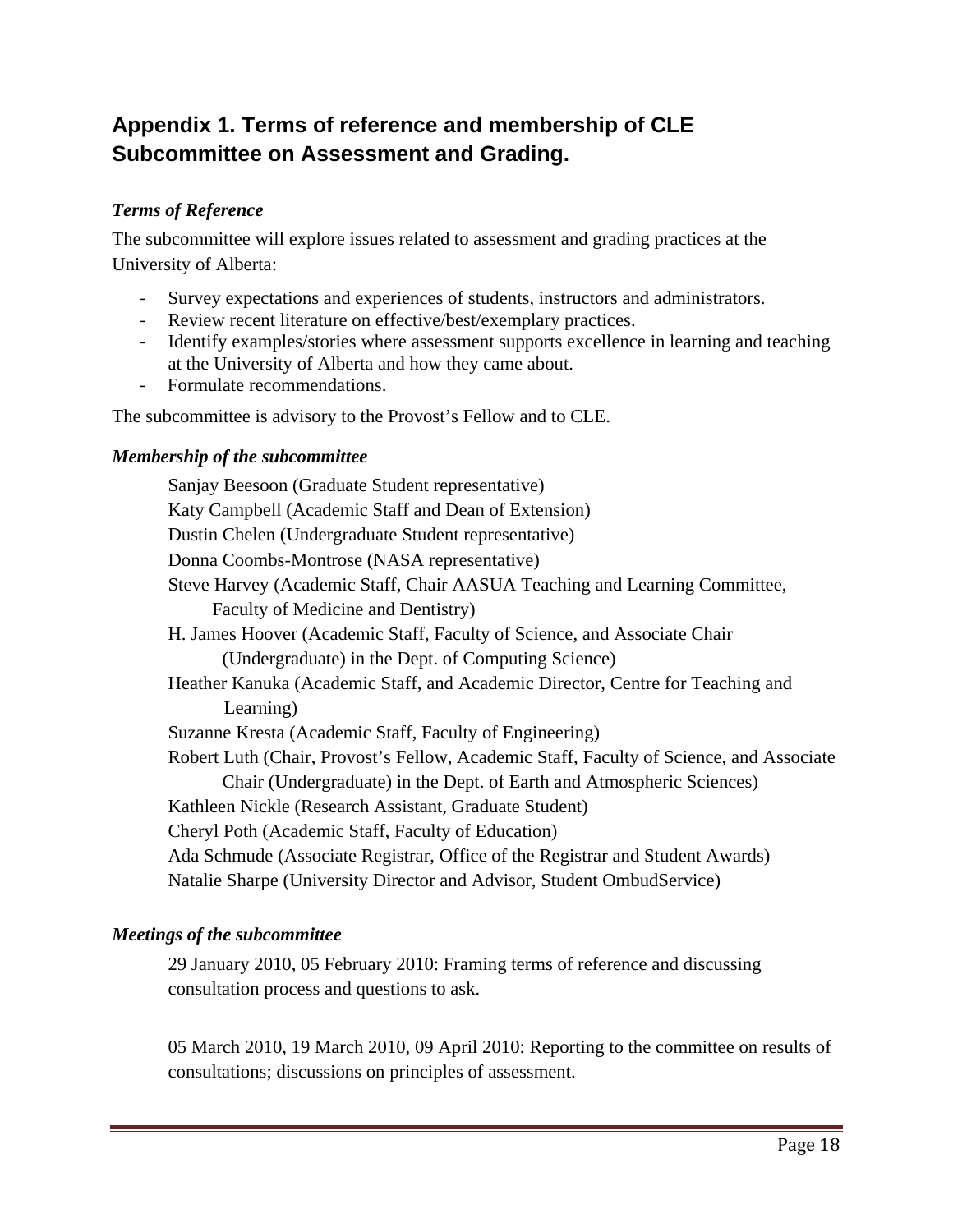# **Appendix 2. Consultations**

My consultations spanned February and March 2010, following extensive discussions in my subcommittee to hammer out the topics – and specific questions – to frame the conversations with faculty and staff. The questions I used as a springboard for most conversations with instructors and with administrators (Associate Deans, Chairs, and Associate Chairs) are reproduced below. Most of these conversations were approximately an hour in length.

I spoke with 32 faculty or other lead instructors, and 30 Associate Deans, Chairs, and Associate Chairs (most of whom spoke with their faculty hat on as well as their administrator hat, which nearly doubled the number of instructors I spoke with). I also spoke with a number of others who offered different perspectives: the Registrar, the Director of the Student OmbudService, the Director of the Writing Across the Curriculum Program, the General Counsel, the Director of the Office of Strategic Analysis, members of OPSG (the Online Program Support Group), an Executive Director from the Instructional Design group in the Faculty of Extension, and with the Teaching and Learning Committee of AASUA. In all, I consulted with members of the Faculties of Agricultural, Life and Environmental Sciences, Arts, Augustana, Campus Saint-Jean, Education, Engineering, Extension, Graduate Studies and Research, Law, Medicine and Dentistry, Native Studies, Nursing, Pharmacy and Pharmaceutical Sciences, Physical Education and Recreation, Rehabilitation Medicine, Science, and the Schools of Business and Public Health.

 The Students' Union was very helpful in organizing three focus groups, which were facilitated by Kathleen Nickle and Dustin Chelen, members of my committee. In addition, I had a number of one-on-one conversations arising from those focus groups – the students had an open invitation to contact me if they wanted to discuss issues in person or at greater length.

Despite concerted efforts by both the GSA representative on my committee, Sanjay Beesoon, and myself, input from graduate students was regrettably sparse. Hence the focus in this report on the undergraduate courses, at least in the analysis of the grade distribution data.

Harry Prest, Associate Dean at Augustana Faculty, was kind enough to arrange a number of meetings during my visit there, and I was able to speak with Chairs, faculty members, and students. For the students, I used the same template for the focus groups that Kathleen and Dustin had created for the focus groups on North Campus (also attended by CSJ representatives).

### **Questions/topics for Faculty:**

- 1. Tell me about how you assess learning.
- 2. How do you use student feedback to alter your teaching?
- 3. Tell me about an example where the assessment(s) used help to maximize learning. What about one where it undercut learning?
- 4. What would you do to improve assessment of student learning in your courses?
- 5. Assigning grades is the final step in a term-long assessment and evaluation exercise tell me how you go about this step.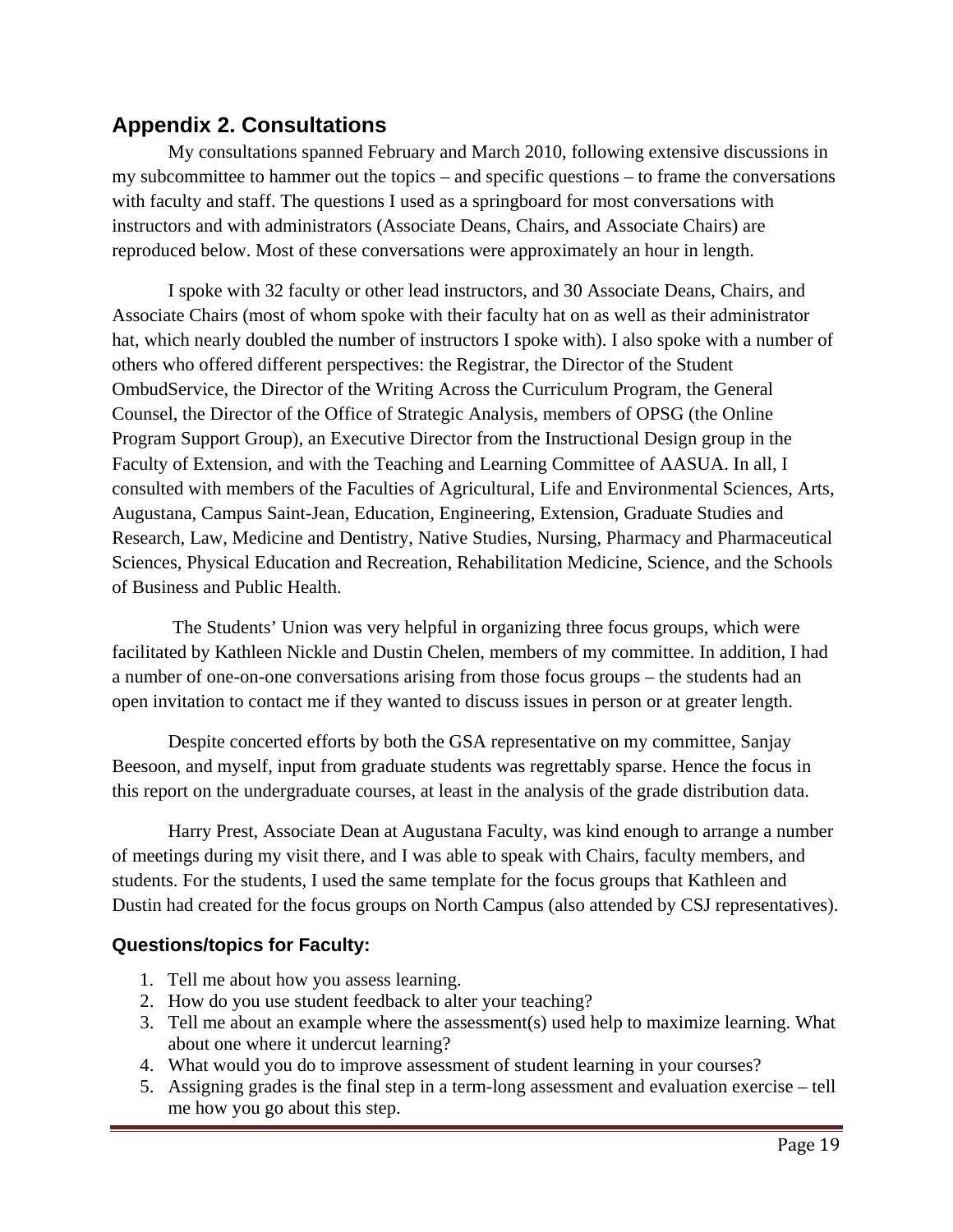# **Topics for Administrators:**

- (1) your Faculty's policies around assessment and grading
- (2) issues that you see arising from assessment and evaluation of student achievement
- (3) mentoring of new instructors with respect to Faculty expectations
- (4) issues related to grade appeals
- (5) oversight/sign-off on grades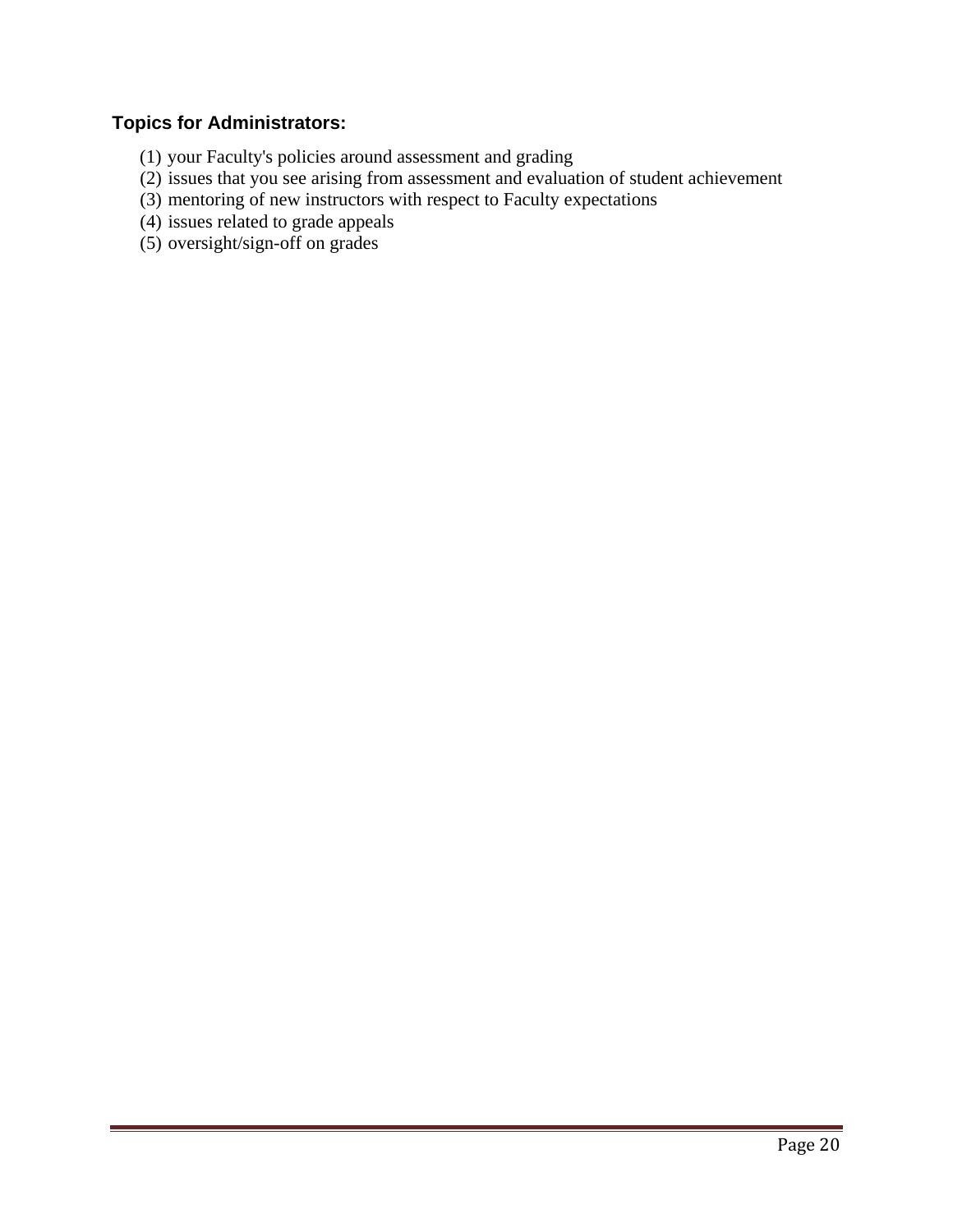# **Appendix 3. University of Alberta policies on assessment and grading.**

#### From the GFC Policy Manual:

61. Grading System

**Note from the University Secretariat:** The *Post-Secondary Learning Act* gives General Faculties Council (GFC) responsibility, subject to the authority of the Board of Governors, over "academic affairs" (section 26(1)). GFC has thus established the Grading System, as set out below.

The complete wording of the section(s) of the *Post-Secondary Learning Act*, as referred to above, and any other related sections, should be checked in any instance where formal jurisdiction or delegation needs to be determined.

**NOTE FROM THE UNIVERSITY SECRETARIAT:** GFC regulations concerning the grading system are contained in the Calendar with the exception of the following regulations. In accord with a motion passed by the GFC Executive Committee on November 9, 1992, the academic regulations contained in the Calendar may not be changed without GFC approval.

#### **61.1 The Four-Point Letter Grading System (Also See Pass/Fail, 61.2)**

Purpose of the System

During the 1965-66 Session, the General Faculties Council agreed that in September, 1966, a nine-point grading system would be introduced. The main purpose of the new system was to achieve a more uniform distribution of marks than had existed in the past between different courses and between different sections of the same course, so that there would be a reasonable degree of comparability between the marks in the courses. A number of changes to the grading system have been made since 1966. For instance, the grade of 3, which until 1986 will be a conditional grade falling between a pass and a failure, will be a failing grade beginning September 1986. GFC policy in effect from 1966-1985 covering the grade of 3 as a conditional grade may be obtained from the Secretary to GFC.

At its meeting on March 15, 1999, General Faculties Council approved the following motion:THAT General Faculties Council approve a proposal from the CAAST [Committee on Admissions, Academic Standing and Transfer] Subcommittee on Standards (SOS) for revised comments for the University of Alberta Grading system, described in Section 61.1 (The Nine-Point Grading System), Subsection A (Grading System Outline for Undergraduate Students) and Subsection B (Grading System for Graduate Students), of the GFC Policy Manual, as set out in the right-hand column of the attached comparative table, with the changes to take effect immediately.

At its meeting of March 19, 2001, General Faculties Council approved the proposed 4.0/alpha grading scale with the inclusion of an F(4) to designate reexamination privileges, for implementation at the University of Alberta on September 1, 2003, (GFC 19 MAR 2001) (EXEC 12 JAN 2004)

The changes have been made as shown below: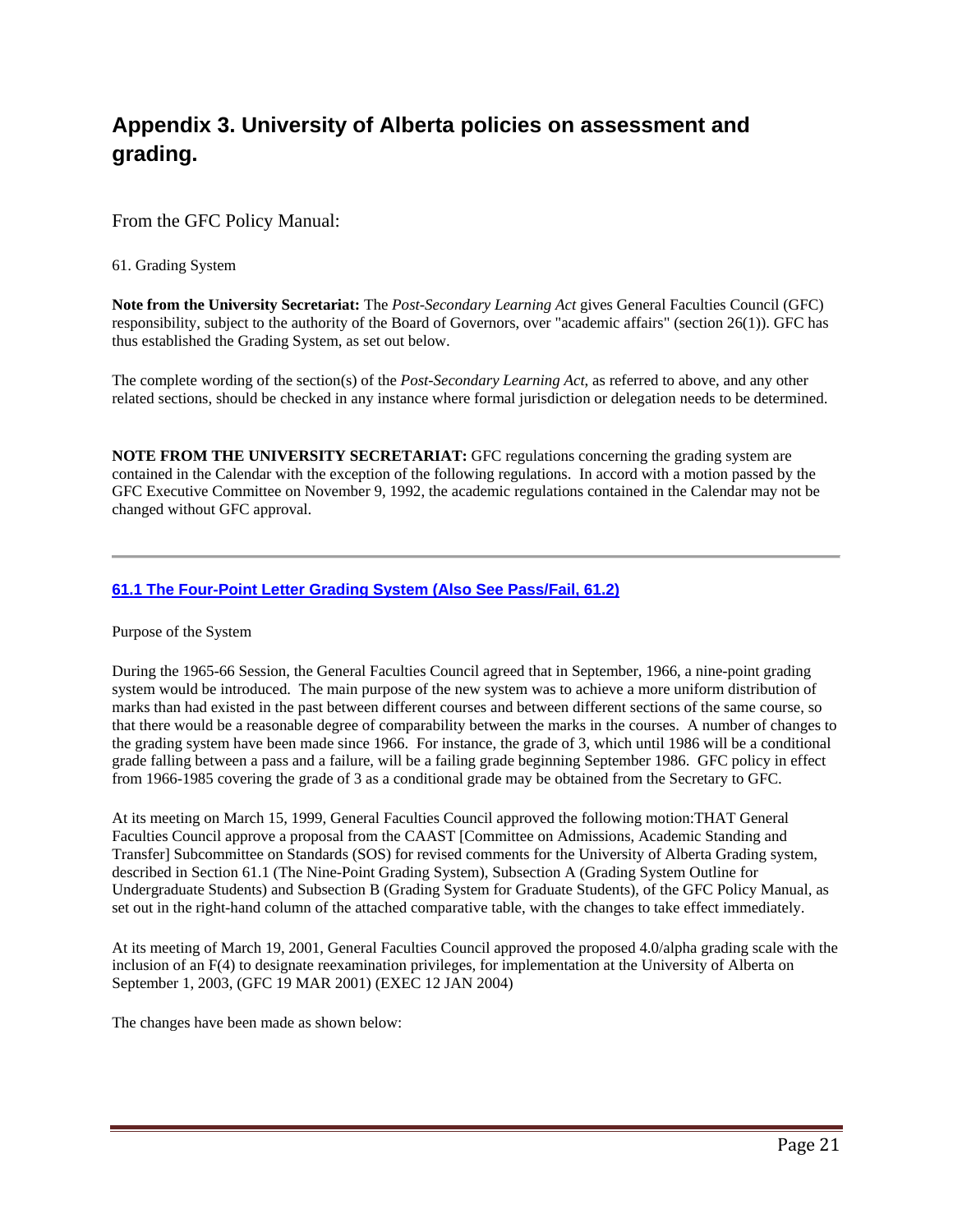| A. Course Grades Obtained by Undergraduate Students: |                |                          |  |
|------------------------------------------------------|----------------|--------------------------|--|
| Descriptor                                           | Letter Grade   | <b>Grade Point Value</b> |  |
| Excellent                                            | $A+$           | 4.0                      |  |
|                                                      | A              | 4.0                      |  |
|                                                      | $A-$           | 3.7                      |  |
| Good                                                 | $B+$           | 3.3                      |  |
|                                                      | B              | 3.0                      |  |
|                                                      | $B -$          | 2.7                      |  |
| Satisfactory                                         | $C+$           | 2.3                      |  |
|                                                      | $\mathsf C$    | 2.0                      |  |
|                                                      | $\overline{C}$ | 1.7                      |  |
| Poor                                                 | $D+$           | 1.3                      |  |
| <b>Minimal Pass</b>                                  | D              | 1.0                      |  |
| Failure                                              | For $F(4)$ *   | 0.0                      |  |
|                                                      |                |                          |  |

**\*Note:** F(4) denotes eligibility of a student to apply for a re-examination in a course. (EXEC 1 MAR 1999) (GFC 15 MAR 1999) (EXEC 17 JUN 2002) (EXEC 12 JAN 2004)

| <b>Course Grades Obtained by Graduate Students:</b><br><b>B.</b> |              |                          |
|------------------------------------------------------------------|--------------|--------------------------|
| Descriptor                                                       | Letter Grade | <b>Grade Point Value</b> |
| Excellent                                                        | $A+$         | 4.0                      |
|                                                                  | A            | 4.0                      |
|                                                                  | $A-$         | 3.7                      |
| Good                                                             | $B+$         | 3.3                      |
|                                                                  | B            | 3.0                      |
| Satisfactory                                                     | $B-$         | 2.7                      |
|                                                                  | $C+$         | 2.3                      |
| Failure                                                          | $\mathsf{C}$ | 2.0                      |
|                                                                  | $C-$         | 1.7                      |
|                                                                  | $D+$         | 1.3                      |
|                                                                  | D            | 1.0                      |
|                                                                  | F            | 0.0                      |
|                                                                  |              |                          |

(EXEC 1 MAR 1999) (GFC 15 MAR 1999) (EXEC 17 JUN 2002)

**C. In addition to the grades described above, the University of Alberta currently records the following grades and remarks:**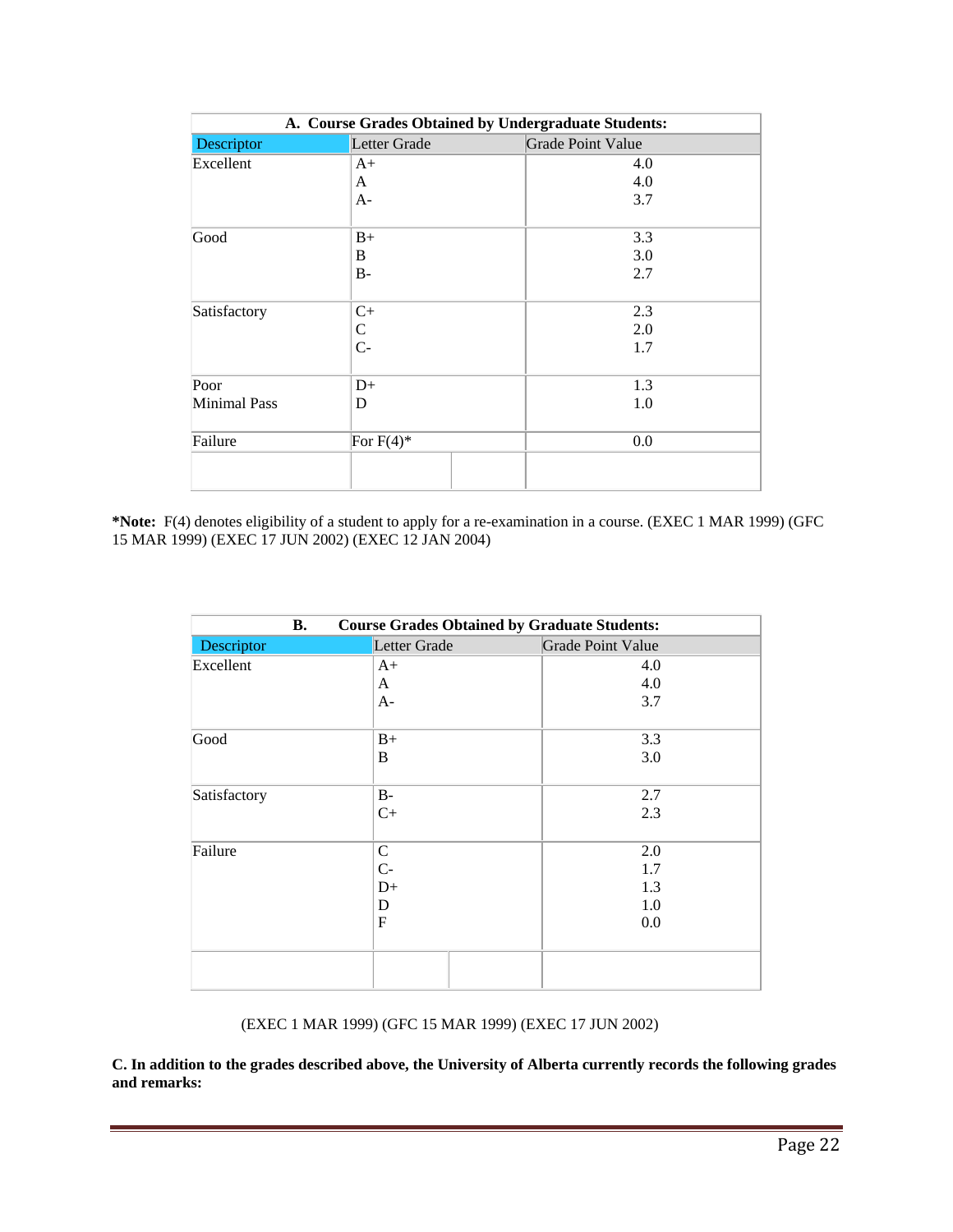Final Grades AE aegrotat standing AU registered as an auditor AW registered as an auditor and withdrew CR completed requirements, no grade point value assigned EX exempt NC failure, no grade point value assigned (EXEC 13 JAN 2003) IN incomplete IP course in progress IP\* withdrew from or failed course in progress W withdrew with permission (EXEC 17 JUN 2002)

#### **Remarks**

1 grade includes a mark of 'O' for final examination missed, or for term work missed, or both

2 grade includes a mark of '0' for final examination missed, or for term work missed, or both, and deferred final examination granted

3 credit withheld

4 reexamination granted

5 failure (assigned to failing Graduate Student grades)

6 failure, grade includes a mark of '0' for final examination missed, or for term work missed, or both (assigned to failing Graduate Student grades only)

7 failure, grade includes a mark of '0' for final examination missed, or for term work missed, or both, and deferred final examination granted (assigned to failing Graduate Student grades only)

8 Disciplinary sanction for serious instances of Inappropriate Academic Behavior

9 failure, disciplinary sanction for serious instances of inappropriate academic behavior (assigned in the same circumstances as the remark of 8 but to failing Graduate Student grades only)

| (EXEC 17 JUN 2002) (EXEC 06 DEC 2004) |  |
|---------------------------------------|--|
| (EXEC 13 JAN 2003)                    |  |

#### **61.2 Pass/Fail and Credit/No Credit Courses**

Courses may be graded on a pass/fail or credit/no credit basis upon specific approval of the appropriate Faculty Council. (GFC 29 JUN 1981) (GFC 17 JUN 1996)

Grade Point Averages for Promotion and Graduation - see Section 7.

Grades in Prerequisite and Corequisite Courses - see Section 37.

GFC approval of 1982-83 Calendar - see Section 25.

#### **61.3 University of Alberta Marking and Grading Guidelines**

#### **General Principles**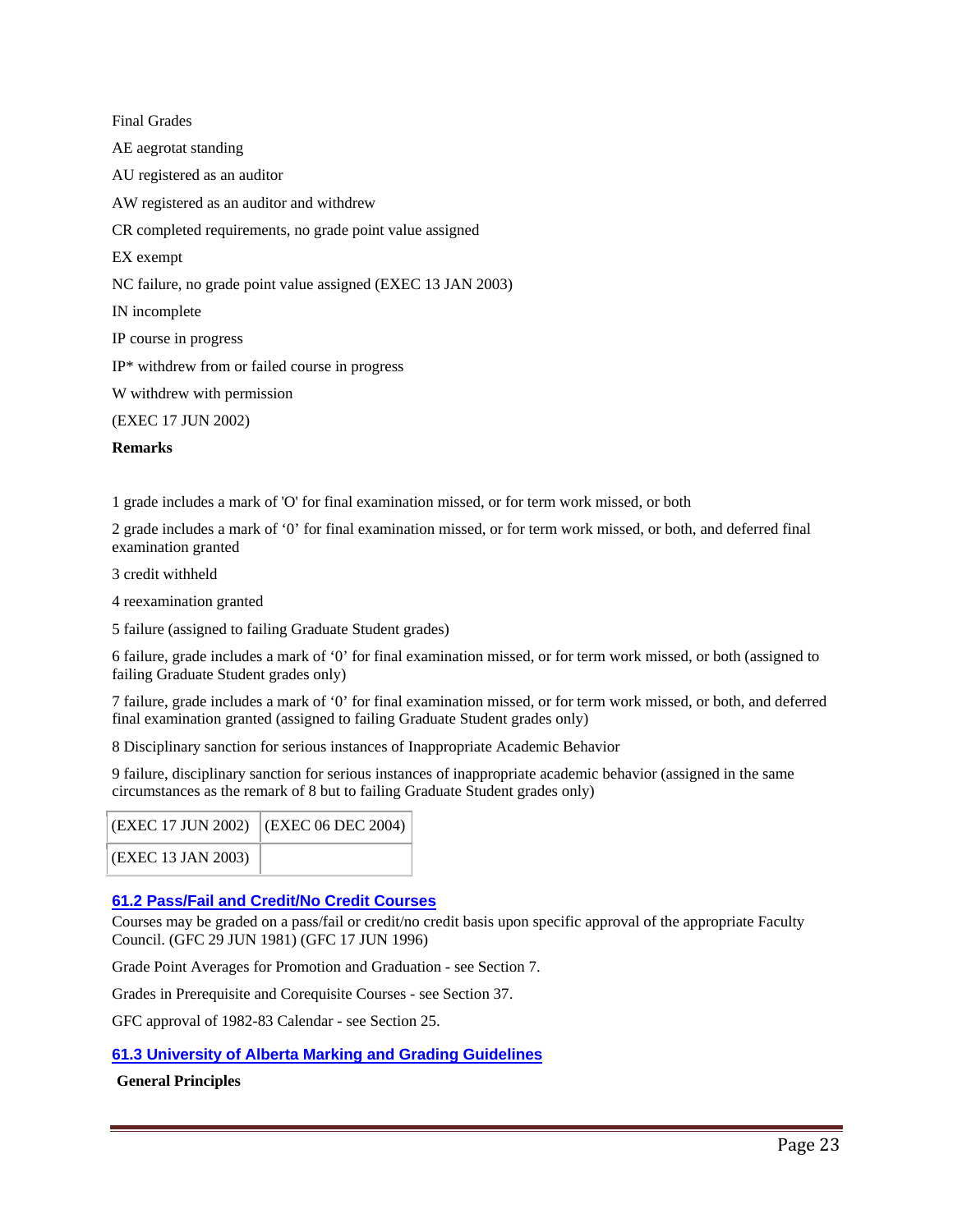Both the insight provided by marking and the grades awarded are very important to students. Therefore, not only must grading provide a fair and accurate representation of performance, but it must also be understood to do so by the students receiving the grades. Grading systems should be made clear and marking should provide sufficient insight into the strengths and weaknesses of individual pieces of work to ensure that students understand the appropriateness of grades assigned. Students should feel that the instructor cares enough about them to be thorough and accurate in marking and recording at every stage of the evaluation process and that the instructor will be approachable if they have reason to believe that an error has been made.

Consistency in evaluation across sections of the same course and from year to year should be maintained.

Marks and grades must be treated with care and confidentiality. Posting of grades must be done by student ID rather than by name. Grades should not be posted in hardcopy format for classes with 25 or fewer students.

#### **Weighting of Term Work and Final Examinations**

In each course in which a final examination is held, a weight of not less than 30 per cent and not more than 70 per cent will be assigned to the final examination, except where a departure from this arrangement has been authorized by the council of the faculty in which the department offering the course is situated. The remaining weight for the course will be assigned to term work.

#### **Course Requirements, Evaluation Procedures and Grading Parts are presented in the University Calendar (23.4).**

The policies set out below are intended to provide instructors and their students with general course information. GFC, in approving these guidelines, expects that there will be a common sense approach to their application and understood that circumstances might develop, during a term, where a change to the course outline as set out in Section 61.6(a) of the GFC Policy Manual, made sense to all concerned. Such changes shall only occur with fair warning or general class content. (GFC 29 SEP 2003)

Students concerned about the application of these guidelines should consult, in turn, the instructor, the chair of the department by which the course is offered, and the dean of the faculty in which the course is offered.

a. At the beginning of each course, instructors are required by GFC to provide a course outline which must include the following:

- i. a statement of the course objectives and general content.
- ii. a list of the required textbooks and other major course materials.

iii. a list of any other course fees as described in the Student Instructional Support Fees Policy and their associated costs. (EXEC 04 DEC 2006)

iv. an indication of how and when students have access to the instructor.

v. the distribution of weight between term work and final examination.

vi. identification of all course activities worth 10% or more of the overall course mark.

vii. whether marks are given for class participation and other in-class activities as well as the weight of such participation.

viii. dates of any examination and course assignments with a weight of 10% or more of the overall course mark.

ix. the manner in which the official University grading system is to be implemented in that particular course or section, i.e., whether a particular distribution is to be used to determine grades, or whether there are absolute measures or marks which will determine them, or whether a combination of the two will be used. (GFC 29 SEP 2003)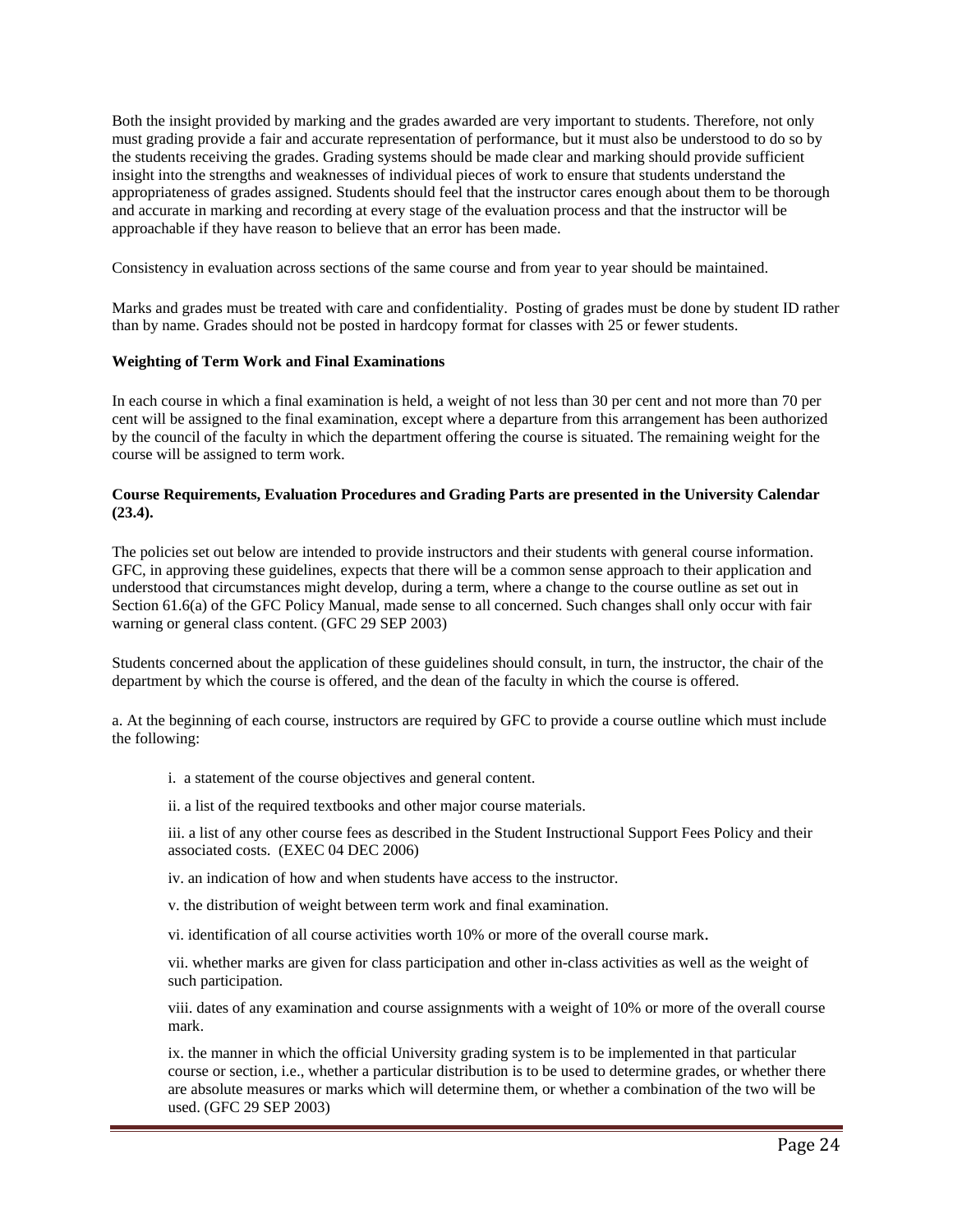x. an indication of how students will be given access to past or representative evaluative course material. (EXEC 18 JUN 2007)

b. Every course outline should contain the following statement:"Policy about course outlines can be found in Section 23.4(2) of the University Calendar."(GFC 29 SEP 2003)

c. Every course outline should contain the following statement:

"The University of Alberta is committed to the highest standards of academic integrity and honesty. Students are expected to be familiar with these standards regarding academic honesty and to uphold the policies of the University in this respect. Students are particularly urged to familiarize themselves with the provisions of the Code of Student Behaviour (online at www.ualberta.ca/secretariat/appeals.htm) and avoid any behaviour which could potentially result in suspicions of cheating, plagiarism, misrepresentation of facts and/or participation in an offence. Academic dishonesty is a serious offence and can result in suspension or expulsion from the University." (GFC 29 SEP 2003)

d. Nothing in any course outline, syllabus or course web-site may override or contravene any Calendar regulation or GFC policy. In resolving any discrepancy, GFC policy and Calendar regulations will take precedence. (GFC 29 SEP 2003)

e. Instructors may indicate in the course outline the date, time and place on which the deferred examination for the course will occur, should one be required. See §23.5.6, (GFC 29 SEP 2003)

f. Instructors should discuss with the class their expectations with respect to academic honesty issues and outline both permitted and prohibited behaviour. (GFC 29 SEP 2003)

g. Instructors must follow copyright regulations as established by the University from time to time in the duplication of course material. (GFC 29 SEP 2003)

h. Instructors should allow students a reasonable time in which to complete an assignment, bearing in mind its weight.

i. Instructors should mark and return to students with reasonable dispatch all term examinations and, provided the students submit them by the due date, all course projects, assignments, essays, etc.

j. All projects, assignments, essays, etc. should be returned on or by the last day of classes in the course, with the exception of a final major assignment (which may be due on the last day of classes), which should be returned by the date of the scheduled final examination or, in non-examination courses, by the last day of the examination period.

k. Upon request, instructors are required to provide the method which was used to translate final and, where appropriate, term marks into grades.

#### **The University of Alberta Grading System**

The University of Alberta uses a letter grading system with a four-point scale of numerical equivalents for calculating grade point averages.

Grades reflect judgements of student achievement made by instructors. These judgements are based on a combination of absolute achievement and relative performance in a class. Some instructors assign grades as intervals during the course and others assign marks (eg percentages) throughout the term and then assign a letter grade at the end. Instructors must adapt their approaches to reflect the letter grading system. Grade distribution should reflect those shown in this document. (EXEC 03 FEB 2003)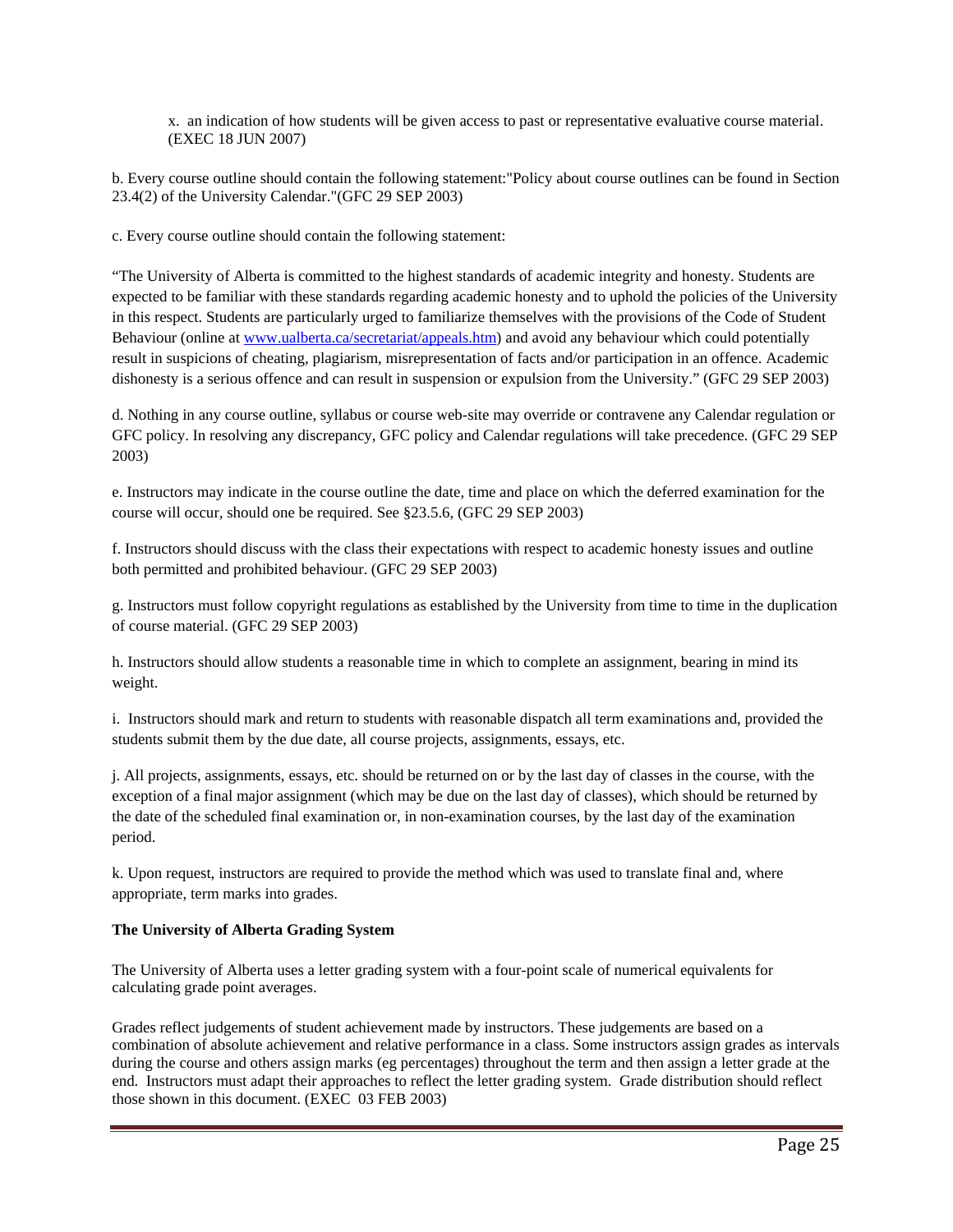| <b>Grading in Undergraduate Courses</b> |                |                          |  |
|-----------------------------------------|----------------|--------------------------|--|
| Descriptor                              | Letter Grade   | <b>Grade Point Value</b> |  |
| Excellent                               | $A+$           | 4.0                      |  |
|                                         | A              | 4.0                      |  |
|                                         | $A-$           | 3.7                      |  |
| Good                                    | $B+$           | 3.3                      |  |
|                                         | B              | 3.0                      |  |
|                                         | $B -$          | 2.7                      |  |
| Satisfactory                            | $C+$           | 2.3                      |  |
|                                         | $\mathsf{C}$   | 2.0                      |  |
|                                         | $C -$          | 1.7                      |  |
| Poor                                    | $D+$           | 1.3                      |  |
| Minimal Pass                            | D              | 1.0                      |  |
| Failure                                 | $F[or F(4)]^*$ | 0.0                      |  |

**\*NOTE:** F(4) denotes eligibility of a student to apply for a reexamination in a course. (EXEC 12 JAN 2004)

| <b>Grading in Graduate Courses</b> |                                       |                                 |  |
|------------------------------------|---------------------------------------|---------------------------------|--|
| Descriptor                         | Letter Grade                          | <b>Grade Point Value</b>        |  |
| Excellent                          | $A+$                                  | 4.0<br>4.0                      |  |
|                                    | A<br>$A-$                             | 3.7                             |  |
| Good                               | $B+$<br>B                             | 3.3<br>3.0                      |  |
| Satisfactory                       | $B-$<br>$C+$                          | 2.7<br>2.3                      |  |
| Failure                            | $\mathsf C$<br>$C-$<br>$D+$<br>D<br>F | 2.0<br>1.7<br>1.3<br>1.0<br>0.0 |  |

Illustrative Sample Distribution of Grades

These distributions are provided for guidance in your grading. It is not necessary for the grades in a particular class to follow any of the distributions exactly; rather, approximating the distribution for an appropriate level will ensure consistency in grading across fields of study and time. (EXEC 03 FEB 2003)

| Distribution of Grades in Undergraduate Courses (shown in percentages) |                                                                              |  |  |  |  |
|------------------------------------------------------------------------|------------------------------------------------------------------------------|--|--|--|--|
| Letter Grade                                                           | 2nd year Courses<br>1st year Courses<br>3rd year Courses<br>4th year Courses |  |  |  |  |
|                                                                        |                                                                              |  |  |  |  |
|                                                                        |                                                                              |  |  |  |  |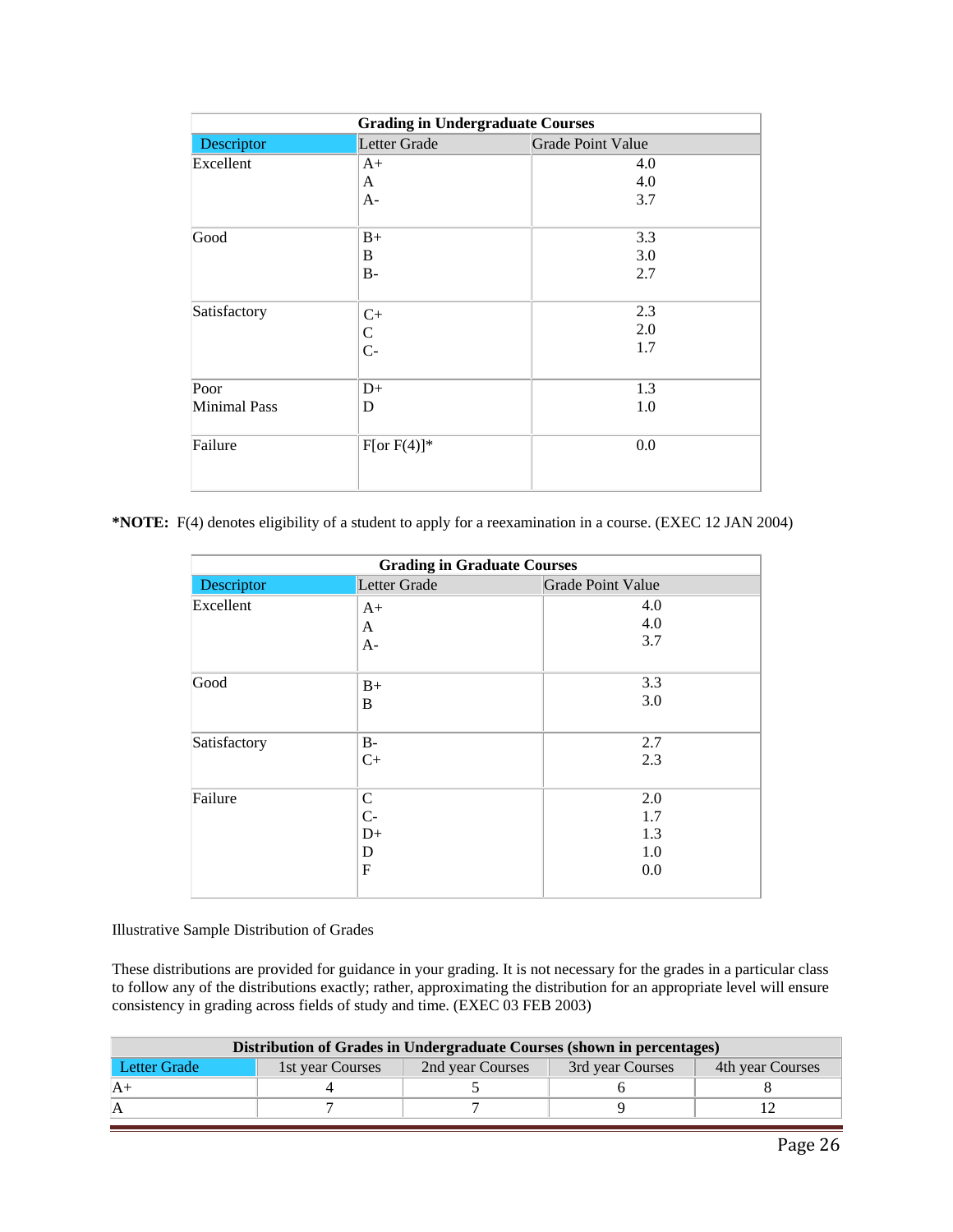| Distribution of Grades in Undergraduate Courses (shown in percentages) |                  |                  |                  |                  |
|------------------------------------------------------------------------|------------------|------------------|------------------|------------------|
| <b>Letter Grade</b>                                                    | 1st year Courses | 2nd year Courses | 3rd year Courses | 4th year Courses |
| AA-                                                                    | 10               | 12               | 14               |                  |
| $B+$                                                                   | 11               | 15               | 16               | 16               |
| B                                                                      | 15               | 16               | 18               | 16               |
| $B -$                                                                  | 14               | 14               | 14               | 12               |
| $C+$                                                                   | 11               | 11               | 9                |                  |
| $\mathsf{C}$                                                           | 9                | 8                | 6                |                  |
| $C-$                                                                   | 6                |                  |                  |                  |
| $D+$                                                                   | 4                |                  | $\mathfrak{D}$   | ↑                |
| D                                                                      | 3                | ∍                |                  |                  |
| F                                                                      | 6                | ∍                |                  |                  |
| Mean                                                                   | 2.62             | 2.83             | 3.00             | 3.11             |
| Median                                                                 | B-               | B                | B                | $B+$             |

**Note:** The above-noted (revised) grade distribution in undergraduate courses was approved by the GFC Executive Committee, acting under GFC's delegated authority, at its March 1, 2004 meeting. This scale, which appears in Section 61.6 (University of Alberta Marking and Grading Guidelines) of the GFC Policy Manual, is effective beginning Winter Term (WT) 2004. (EXEC 01 MAR 2004)

| <b>Distribution of Grades in Graduate Courses</b> |                        |                |  |  |
|---------------------------------------------------|------------------------|----------------|--|--|
|                                                   | (shown in percentages) |                |  |  |
| Letter Grade                                      | 500 level              | 600 level      |  |  |
| $A+$                                              | 10                     | 15             |  |  |
| $\mathbf{A}$                                      | 14                     | 15             |  |  |
| A-                                                | 16                     | 15             |  |  |
| $B+$                                              | 17                     | 17             |  |  |
| $\mathbf B$                                       | 16                     | 16             |  |  |
| $B -$                                             | 14                     | 10             |  |  |
| $C+$                                              | 8                      | 7              |  |  |
| $\frac{\overline{C}}{\overline{C}}$               | $\overline{2}$         | $\overline{2}$ |  |  |
|                                                   | 1                      | 1              |  |  |
| $D+$                                              | $\mathbf{0}$           | $\theta$       |  |  |
| D                                                 | 1                      | 1              |  |  |
| $\mathbf F$                                       | 1                      | 1              |  |  |
| Mean                                              | 3.2                    | 3.3            |  |  |
| Median                                            | $B+$                   | $B+$           |  |  |

(EXEC 10 MAR 2003)

| Course Abbreviation: | Course Number:               |            |
|----------------------|------------------------------|------------|
| Instructor:          | Number of Students in Class: |            |
| Frade                | Number of Students           | % of Total |
|                      |                              |            |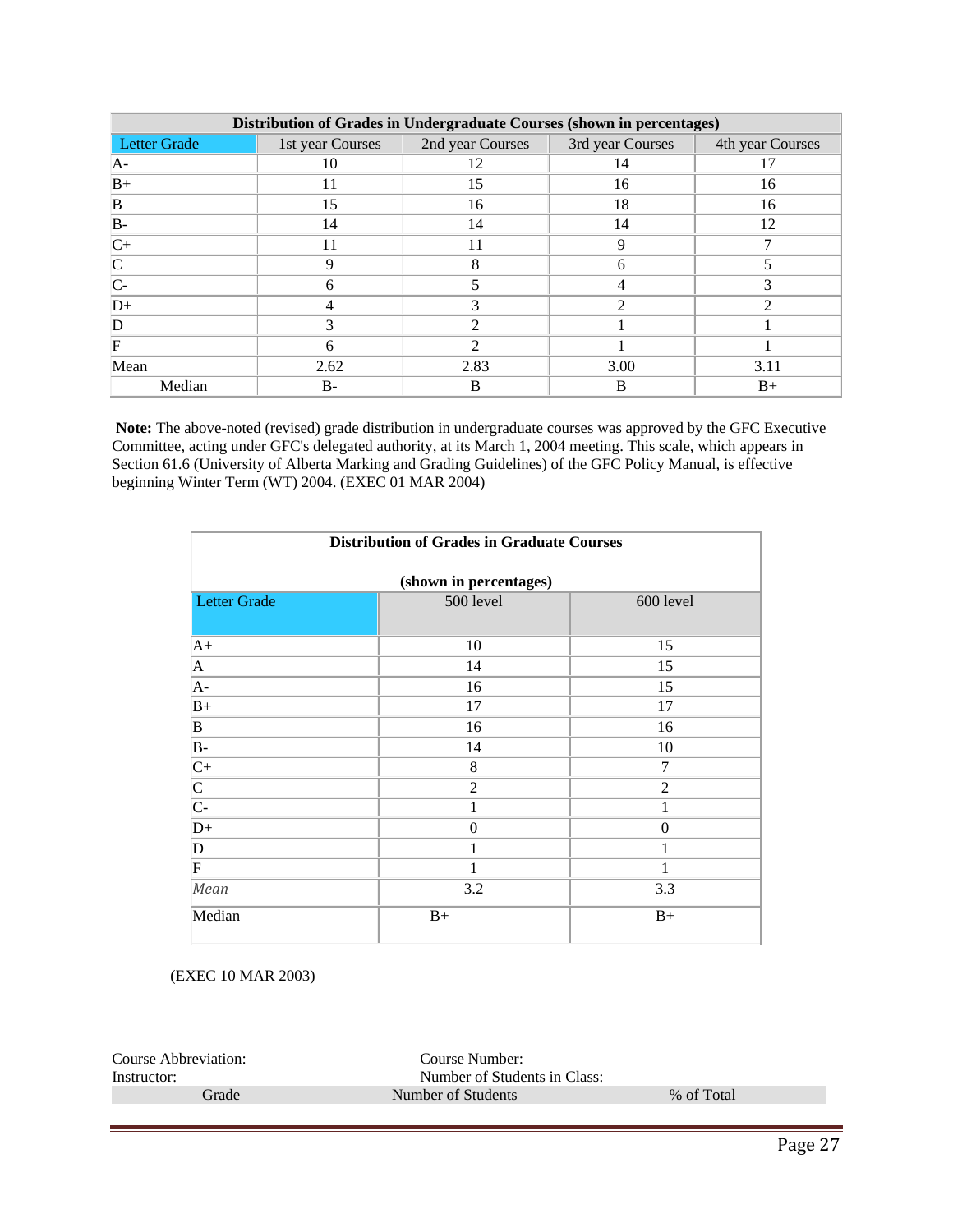| (G)                       | (N) |
|---------------------------|-----|
| $A+$                      |     |
| A, A-                     |     |
| $B+$ , $B$                |     |
| $B-$ , $C+$               |     |
| $C, C-$                   |     |
| $D+$ , $D$                |     |
| $\boldsymbol{\mathrm{F}}$ |     |
| Total                     |     |
| Class Median              |     |
|                           |     |

Procedures for Registering Complaints About Marking, Grading and Related Issues

a. Where the above guidelines have not been followed or where students have concerns about the instructor's teaching, the student should make the concern known to the appropriate individual in the following sequence:

1) Instructor

2) Chair of the department in which the course is taught

3) Dean of the faculty in which the course is taught (some faculties have delegated this authority to departments)

b. A student needing advice on these matters should see the student advisors in the Office of the Dean of Students.

c. These procedures do not constitute a mechanism for appeals and grievances regarding the academic standing or individual grades of a student. Appeals and grievances of that nature are dealt with in §23.8 of the Calendar.

#### Cheating and Plagiarism

The University of Alberta considers plagiarism and cheating to be serious academic offences. Plagiarism and cheating can be avoided if students are told what plagiarism and cheating are and if possible sanctions are made clear at the outset. Instructors should understand that the principles embodied in the Code of Student Behaviour are essential to our academic purpose. For this reason, instructors will be fully supported by departments, faculties and the University in their endeavours to rightfully discover and pursue cases of academic dishonesty in accordance with the Code.

At the beginning of each term, instructors should review with their students the definitions of plagiarism and cheating which appear in the Code of Student Behaviour (Section 30.3.2). A sheet summarizing the appropriate sections of the Code is made available to all instructors at the beginning of each term.

Instructors are also requested to inform students that when cheating and/or plagiarism occurs, a number of penalties can be imposed, such as lowering a grade or expulsion from the University (outlined in Section 30.4.2 of the Code).

(GFC 27 MAY 2002)

| (GFC 29 JUN 1981)  | (EXEC 03 FEB 2003) |
|--------------------|--------------------|
| (GFC 17 JUN 1996)  | (EXEC 10 MAR 2003) |
| (EXEC 01 MAR 1999) | (GFC 29 SEP 2003)  |
| (GFC 15 MAR 1999)  | (EXEC 01 MAR 2004) |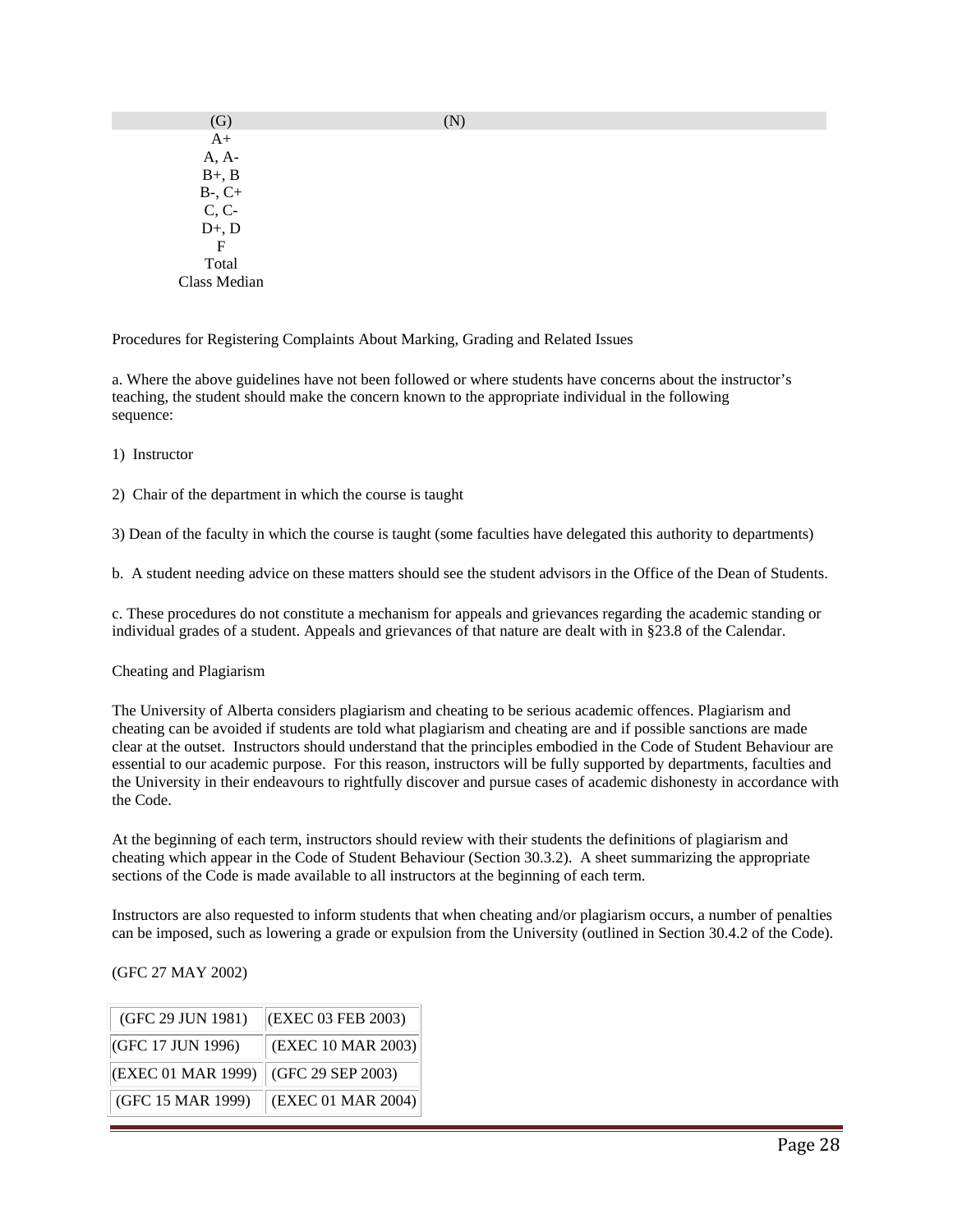| (GFC 19 MAR 2001)  | (EXEC 06 DEC 2004) |
|--------------------|--------------------|
| (GFC 27 MAY 2002)  | (EXEC 04 DEC 2006) |
| (EXEC 17 JUN 2002) | (EXEC 18 JUN 2007) |
| (EXEC 13 JAN 2003) |                    |

University of Alberta Grade Summary Sheet

GFC policy requires that instructors complete and submit to the department chair with the final grades for each course section the grade summary sheet.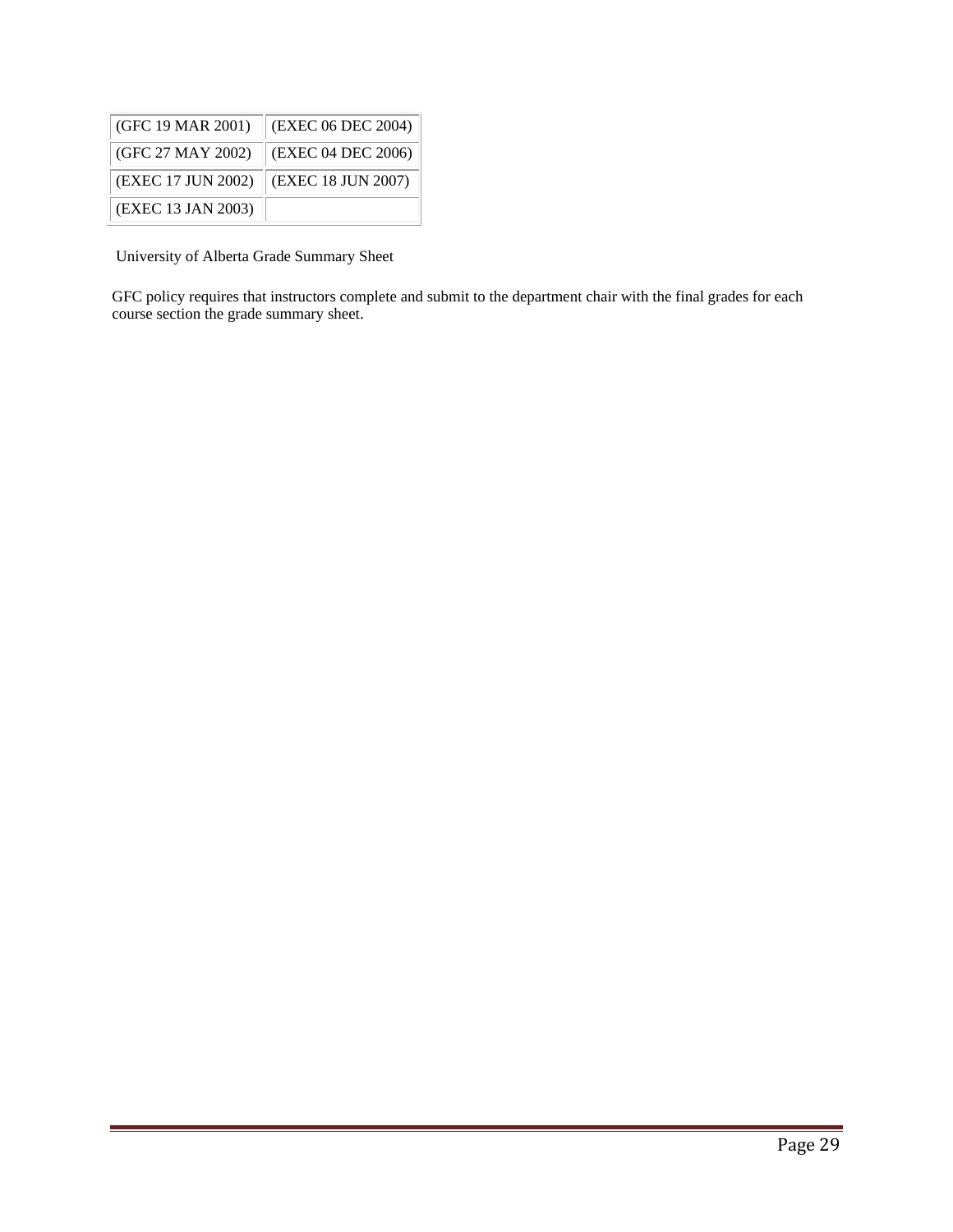### **From the University Calendar (2010-2011):**

#### **23.4 Evaluation Procedures and Grading System**

**Important Notification:** Effective September 1, 2003, the University of Alberta implemented a letter grading system with a four-point scale of numerical equivalents for calculating grade point averages. Letter grading scales are more commonly applied throughout North America.

- (1) **Weighting of Term Work and Final Examinations:** In each course in which a final examination is held, a weight of not less than 30 percent and not more than 70 percent will be assigned to the final examination, except where a departure from this arrangement has been authorized by the council of the Faculty in which the department offering the course is situated. The remaining weight for the course will be assigned to term work.
- (2) **Course Requirements, Evaluation Procedures and Grading:** The policies set out below are intended to provide instructors and their students with general course information. GFC, in approving these guidelines, expected that there would be a common sense approach to their application and understood that circumstances might develop, during a term, where a change to the course outline, as set out in  $\S 23.4(2)a$ . made sense to all concerned. Such changes shall only occur with fair warning or general class consent.

Students concerned about the application of these guidelines should consult, in turn, the instructor, the chair of the department by which the course is offered, and the dean of the faculty in which the course is offered.

- a. At the beginning of each course, instructors are required by GFC to provide a course outline which must include the following:
	- 1) a statement of the course objectives and general content
	- 2) a list of the required textbooks and other major course materials
	- 3) a list of any other course fees as described in the 'Student Instructional Support Fees Policy' and their associated costs
	- 4) an indication of how and when students have access to the instructor
	- 5) the distribution of weight between term work and final examination
	- 6) identification of all course activities worth 10% or more of the overall course mark
	- 7) whether marks are given for class participation and other in-class activities as well as the weight of suc participation
	- 8) dates of any examination and course assignments with a weight of 10% or more of the overall course mark
	- 9) the manner in which the official University grading system is to be implemented in that particular cour or section, i.e., whether a particular distribution is to be used to determine grades, or whether there are absolute measures or marks which will determine them, or whether a combination of the two will be used. Instructors should refer to the University of Alberta Marking and Grading Guidelines.
	- 10) an indication of how students will be given access to past or representative evaluative course material
- b. Every course outline should contain the following statement: "Policy about course outlines can be found in §23.4(2) of the University Calendar."
- c. Every course outline should contain the following statement: "The University of Alberta is committed to the highest standards of academic integrity and honesty. Students are expected to be familiar with these standards regarding academic honesty and to uphold the policies of the University in this respect. Students are particularly urged to familiarize themselves with the provisions of the Code of Student Behaviour (onl at www.uofaweb.ualberta.ca/secretariat/studentappeals.cfm) and avoid any behaviour which could potentially result in suspicions of cheating, plagiarism, misrepresentation of facts and/or participation in an offence. Academic dishonesty is a serious offence and can result in suspension or expulsion from the University."
- d. Nothing in any course outline, syllabus or course web-site may override or contravene any Calendar regulation or GFC policy. In resolving any discrepancy, GFC policy and Calendar regulations will take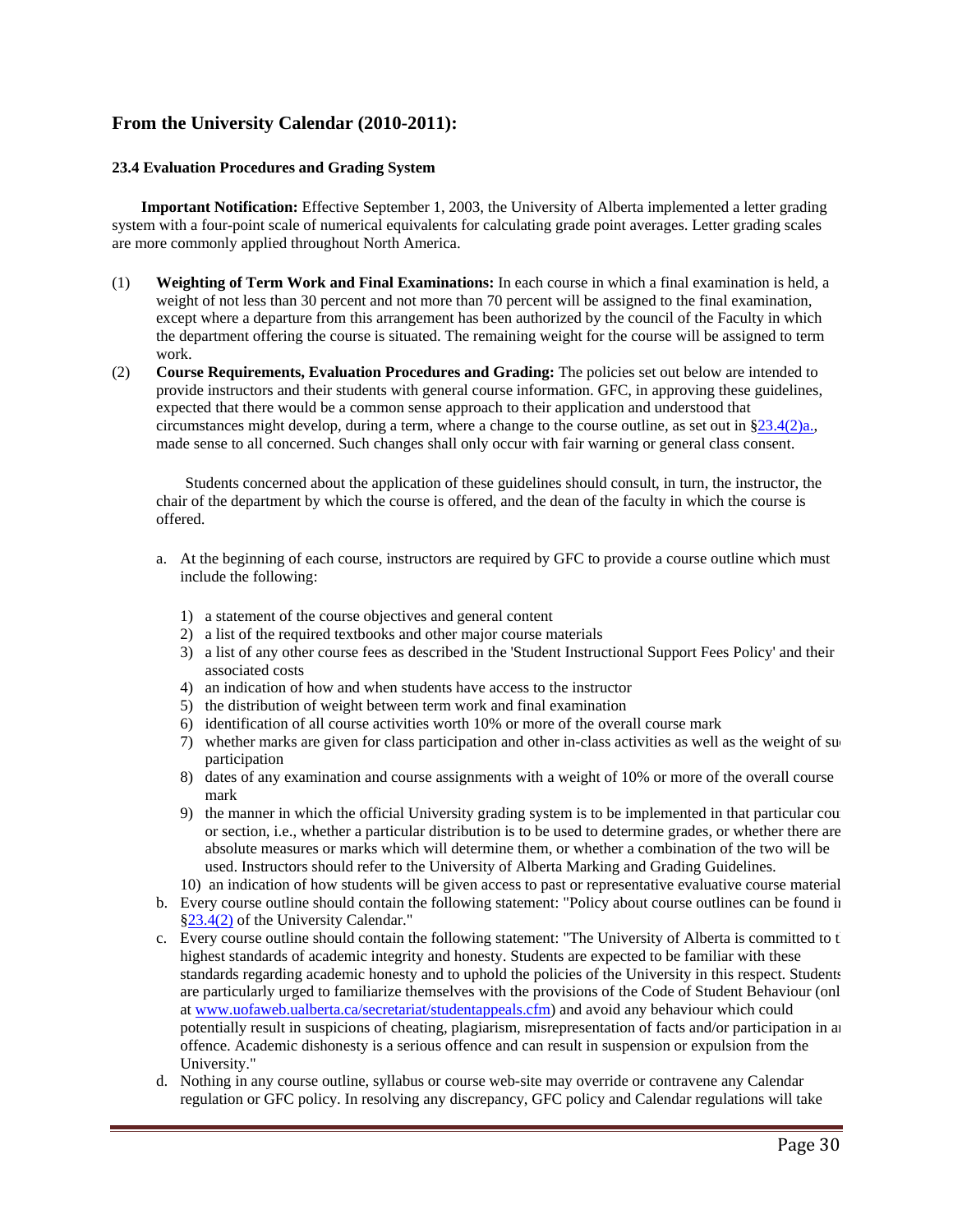precedence.

- e. Instructors may indicate in the course outline the date, time and place on which the deferred examination for the course will occur, should one be required. See §23.5.6.
- f. Instructors should discuss with the class their expectations with respect to academic honesty issues and outline both permitted and prohibited behaviour.
- g. Instructors must follow copyright regulations as established by the University from time to time in the duplication of course material.
- h. Instructors should allow students a reasonable time in which to complete an assignment, bearing in mind its weight.
- i. Instructors should mark and return to students with reasonable dispatch all term examinations and, provided the students submit them by the due date, all course projects, assignments, essays, etc.
- j. All projects, assignments, essays, etc., should be returned on or by the last day of classes in the course, with the exception of a final major assignment (which may be due on the last day of classes), which should be returned by the date of the scheduled final examination or, in non-examination courses, by the last day of the examination period.
- k. Upon request, instructors are required to provide the method which was used to translate final and, where appropriate, term marks into grades.
- (3) **Missed Term Work:** Excused absence for missed term work is not automatic and is granted at the discretion of the instructor. Instructors are not required to grant excused absences for unacceptable reasons that include, but are not limited to personal events such as vacations, weddings, or travel arrangements. When a student misses some term work (e.g., classes, labs, assignments, quizzes, term papers, reports, etc.) without acceptable excuse, a final grade will be computed using a raw score of zero for the term work missed. Any student who applies for or obtains an excused absence by making false statements will be liable under the Code of Student Behaviour.

Any student who is incapacitated because of illness, is suffering from severe domestic affliction or has other compelling reasons (including religious conviction) may apply for an excused absence for missed term work. Students should consult their Faculty for detailed information on requirements.

To apply for an excused absence, a student must present supporting documentation pertaining to the absence to the instructor within two working days following the scheduled date of the term work missed or as soon as the student is able, having regard to the circumstances underlying the absence.

- a. Where the cause is incapacitating illness:
	- 1) a medical note cannot be required.
	- 2) If a student chooses to provide a medical note, the University of Alberta Medical Statement Form may be downloaded from the Online Services section of www.registrar.ualberta.ca.
	- 3) Instructors may request other adequate documentation at their discretion such as a form from the student's Faculty or a statutory declaration.
- b. In other cases, including domestic affliction or religious conviction, adequate documentation must be provided to substantiate the reason for an absence.

The instructor has the discretion either to waive the term work, or require the student make-up the term work. For a waiver, the percentage weight allotted to the term work missed is added to the percentage weight allotted to the final exam. For the make-up of term work, the student is required to complete equivalent term work as decided by the instructor. If the student does not complete the missed term work as prescribed by the instructor, a raw score of zero will be assigned for the missed term work.

#### (4) **Procedures for Registering Complaints about Marking, Grading, and Related Issues:**

a. Where the above guidelines have not been followed or where students have concerns about the instructor's teaching, the student should make the concern known to the appropriate individual in the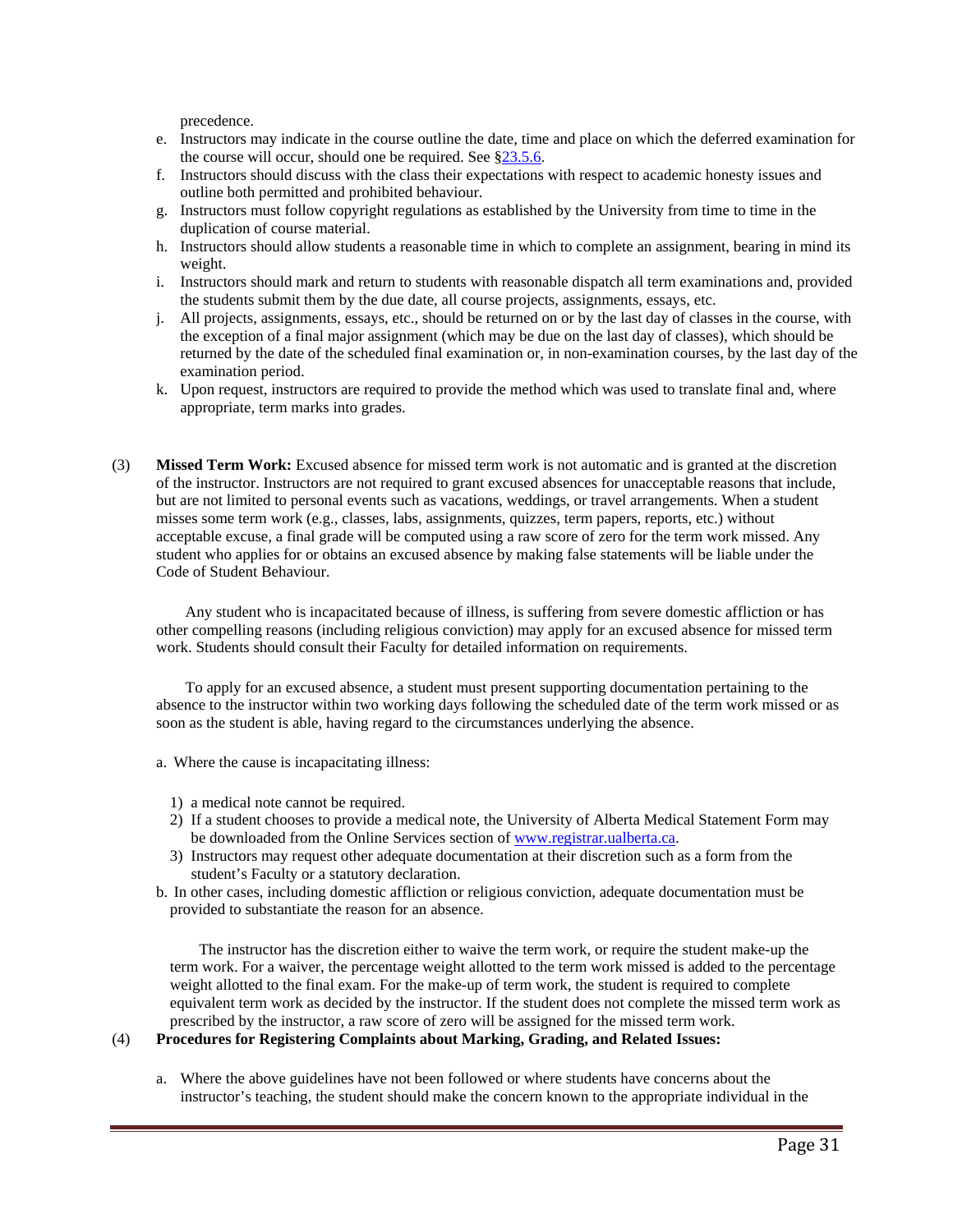following sequence:

- 1) Instructor
- 2) Chair of the department in which the course is taught
- 3) Dean of the Faculty in which the course is taught (some Faculties have delegated this authority to departments)
- b. A student needing advice on these matters should see the student advisors in the Office of the Dean of Students.
- c. These procedures do not constitute a mechanism for appeals and grievances regarding the academic standing or individual grades of a student. Appeals and grievances of that nature are dealt with in §23.8 of the Calendar.
- (5) **Assigning Grades:** Grades reflect judgements of student achievement made by instructors. These judgements are based on a combination of absolute achievement and relative performance in a class. The instructor should mark in terms of raw scores, rank the assignments in order of merit, and, with due attention to the verbal descriptions of the various grades, assign an appropriate letter grade to each assignment.

| Descriptor          | Letter Grade | Grade Point Value |
|---------------------|--------------|-------------------|
|                     | $A+$         | 4.0               |
| Excellent           | A            | 4.0               |
|                     | A-           | 3.7               |
|                     | $B+$         | 3.3               |
| Good                | В            | 3.0               |
|                     | B-           | 2.7               |
|                     | $C+$         | 2.3               |
| Satisfactory        | C            | 2.0               |
|                     | $C-$         | 1.7               |
| Poor                | D+           | 1.3               |
| <b>Minimal Pass</b> | D            | 1.0               |
| Failure             | F or F4      | 0.0               |
|                     |              |                   |

Course Grades Obtained by Undergraduate Students:

**Note:** F4 denotes eligibility of a student to apply for a reexamination of a course.

| Descriptor   | Letter Grade | Grade Point Value |
|--------------|--------------|-------------------|
|              | $A+$         | 4.0               |
| Excellent    | A            | 4.0               |
|              | A-           | 3.7               |
|              | $B+$         | 3.3               |
| Good         | в            | 3.0               |
|              | $B-$         | 2.7               |
| Satisfactory | $C+$         | 2.3               |
|              | C            | 2.0               |
|              | $C-$         | 1.7               |
| Failure      | D+           | 1.3               |
|              | D            | 1.0               |
|              | F            | 0.0               |

# Course Grades Obtained by Graduate Students:

(6) In addition to the grades described above, the University of Alberta currently records the following grades and remarks:

#### **Final Grades**

- AE aegrotat standing
- AU registered as an auditor
- AW registered as an auditor and withdrew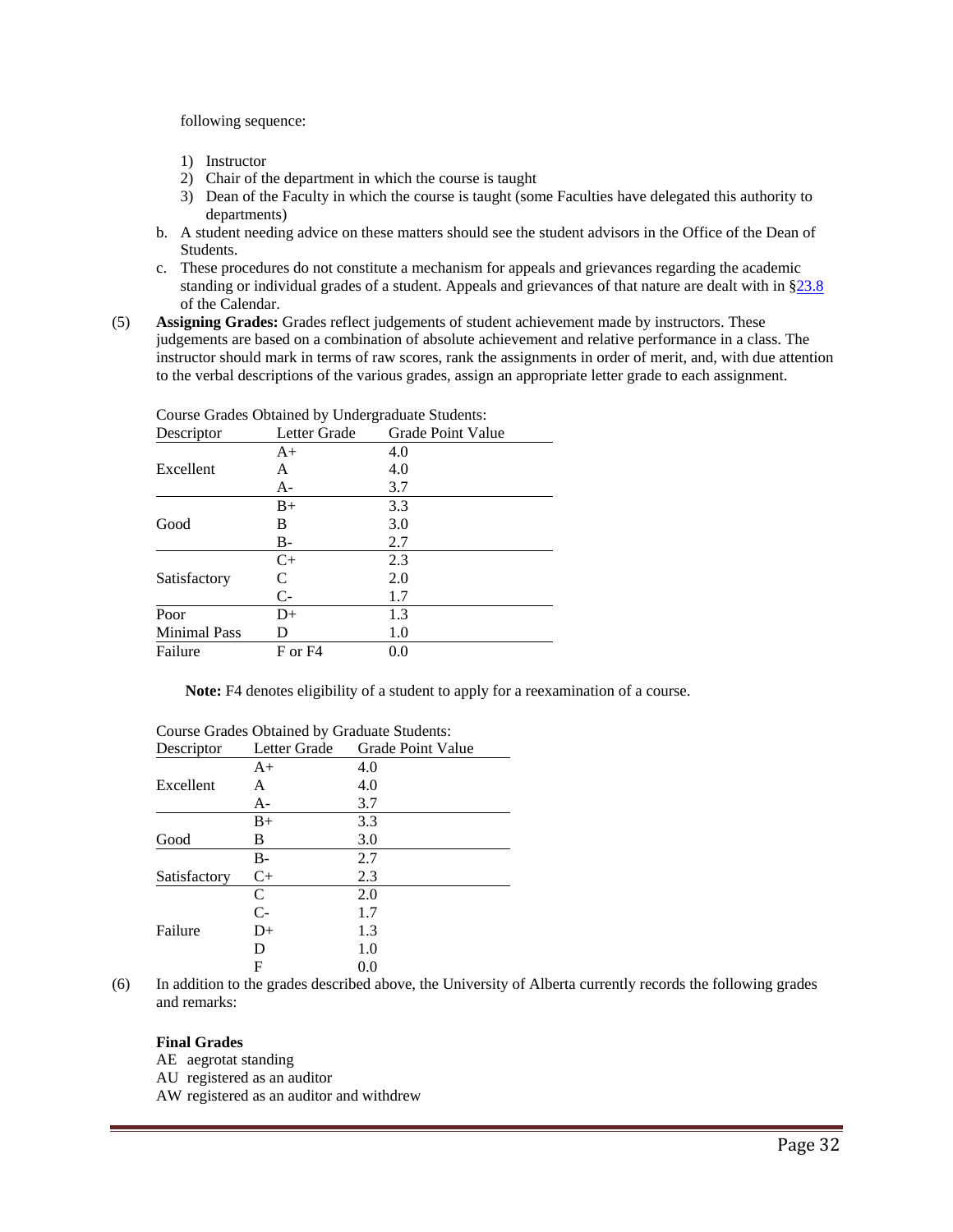- CR completed requirements, no grade point value assigned
- EX exempt
- IN incomplete
- IP course in progress
- IP\* withdrew from or failed course in progress
- NC failure, no grade point value assigned
- W withdrew with permission

#### **Remarks**

- 1 grade includes a mark of '0' for final examination missed, or for term work missed, or both
- 2 grade includes a mark of '0' for final examination missed, or for term work missed, or both, and deferred final examination granted
- 3 credit withheld
- 4 reexamination granted
- 5 failure (assigned to failing Graduate Student grades only)
- 6 failure, grade includes a mark of '0' for final examination missed, or for term work missed, or both (assigned to failing Graduate Student grades only)
- 7 failure, grade includes a mark of '0' for final examination missed, or for term work missed, or both, and deferred final examination granted (assigned to failing Graduate Student grades only)
- 8 disciplinary sanction for serious instances of inappropriate academic behavior
- 9 failure, disciplinary sanction for serious instances of inappropriate academic behavior (assigned in the same circumstances as the remark of 8 but to failing Graduate Student grades only)
- (7) **Grade Point Average (GPA):** All courses have been assigned an appropriate weighting factor, which along with a student's grade point values, enables the Registrar's Office or the Dean's office to compute the Grade Point Average.

The Grade Point Average (GPA) is a measure of a student's weighted average, obtained by dividing the total number of grade points earned by the total units of course weight attempted.

#### **Rules for Computing the GPA**

- a. The GPA for any period is based on the final grades, including failing grades in all courses taken during a specified period.
- b. GPAs are calculated according to the following formula: GPA = sum of [grade point value x units of course weight] sum of units of course weight

 $GPA = sum of [grade point value x units of course weight]$ 

sum of units of course weight

- c. A reexamination mark or a deferred examination mark replaces the original final examination mark. The revised final grade is included in the computation of the GPA.
- d. When a student has a deferred, incomplete or a missing grade, the GPA is not computed until a final grade is reported.
- e. Grades of IN5 are counted as numeric grades of 0.00 in the computation of any GPA.
- f. Grades of W (withdrew) are excluded from the computation of the GPA.
- g. Grades of CR and NC are not included in the computation of any GPA.
- h. Any GPA is rounded to the nearest decimal place using standard rounding rules that is it is rounded up with a value of 5 or greater in the first nonsignificant place and rounded down with a value of 4 or less in the first nonsignificant place

**Types of Grade Point Averages:** Faculties may use different averages for various decisions regarding academic standing, promotions, and graduation, as long as these have been approved by General Faculties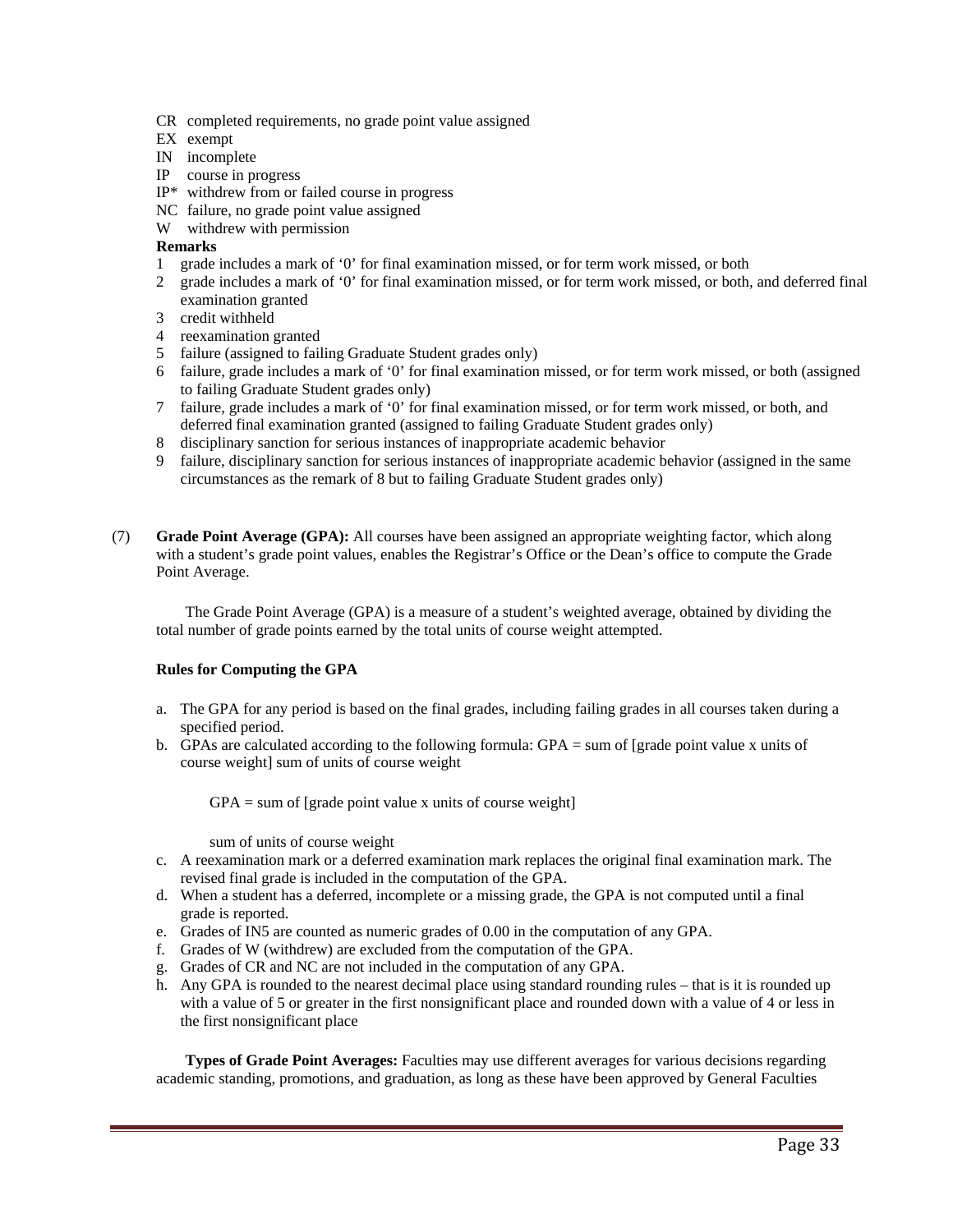Council. Such averages are descriptively labelled.

- a. **Admission Grade Point Averages (AGPA)** see §14.2.1.
- b. **Fall/Winter and/or Spring/Summer Grade Point Averages** are reported on transcripts and is used by most Faculties to determine academic standing.
- c. **Term Grade Point Average** may be calculated at the end of Fall, Winter, Spring or Summer, and used to determine eligibility for reexamination (see §23.5.5).
- d. **Promotion and Graduation Grade Point Averages** are Faculty specific and are defined in the Faculty sections of the Calendar.
- e. **Faculty Grade Point Average (FGPA):** The Faculty Grade Point Average (FGPA) is a cumulative measure of a student's grade points obtained while registered in a Faculty in all years and terms, including Spring/Summer. FGPA is a weighted average obtained by dividing the total grade points earned by the total units of course weight attempted. The FGPA is currently used by the Faculty of Arts.

#### **Rules for Computing the FGPA**

- 1) The rules related to calculation of GPA [see §23.4(7)] also apply to the calculation of FGPA.
- 2) The initial assessment and any subsequent reassessment of academic standing using FGPA is based on a student's performance in a minimum of nine units of course weight  $(\star$ 9). If, at the time of review, the student has attempted less than  $\pi$ 9 since the last assessment while registered in the Faculty, the assessment will be deferred until the next assessment period.
- 3) Assessments are performed at the end of a student's registration in Fall/Winter (or at the end of a student's program) and are based upon the final grades in all courses taken in that and prior periods while registered in the Faculty. At the discretion of the faculty an assessment may also be performed at the end of a student's registration in Spring/Summer.
- 4) If a student is required to withdraw and subsequently allowed to continue (after a successful appeal or after successfully completing required work at another institution) the FGPA will be calculated from the term in which readmission or continuation is granted, not from the time of first admission into the Faculty. Such a restart of FGPA will be allowed only once for any student in a Faculty.
- 5) Students continuing in a Faculty following a restarted FGPA as described above must thereafter maintain a minimum FGPA of 2.0.
- (8) **Aegrotat Standing:** Aegrotat standing may be granted, in special circumstances, on the grounds of illness to deserving students who have completed at least one year at the University of Alberta in the Faculty in which they are currently registered. Any student wishing to take advantage of this privilege should apply without delay to the dean of the Faculty concerned. Any other student absent from a final examination because of illness may apply for permission to write the regular deferred examination.
- (9) **Competence in Written Work:** General Faculties Council urges all instructors of University undergraduate courses to provide that suitable portions of course testing or other course work should be in the form of written essay responses and to emphasize to students that competence in written work is integral to competence in a subject and will constitute part of the basis on which the student's course grade is determined.

All instructors should make clear at the outset of each course their expectations in regard to the standard and importance of writing in assignments and examinations. Refer to §24.16 for information on Effective Writing Resources.

(10) **Official Grades:** Student grades are unofficial until they have been approved by the appropriate Faculty Council at the end of Fall/Winter or Spring/Summer. Prior to approval by Faculty Council, unofficial grades are reported on transcripts and so noted. Students can generally expect that official grades will be available in early June for Fall/Winter, and early September for Spring/Summer. Students obtain their Statement of Results on Bear Tracks (https://www.beartracks.ualberta.ca) following the approval of grades.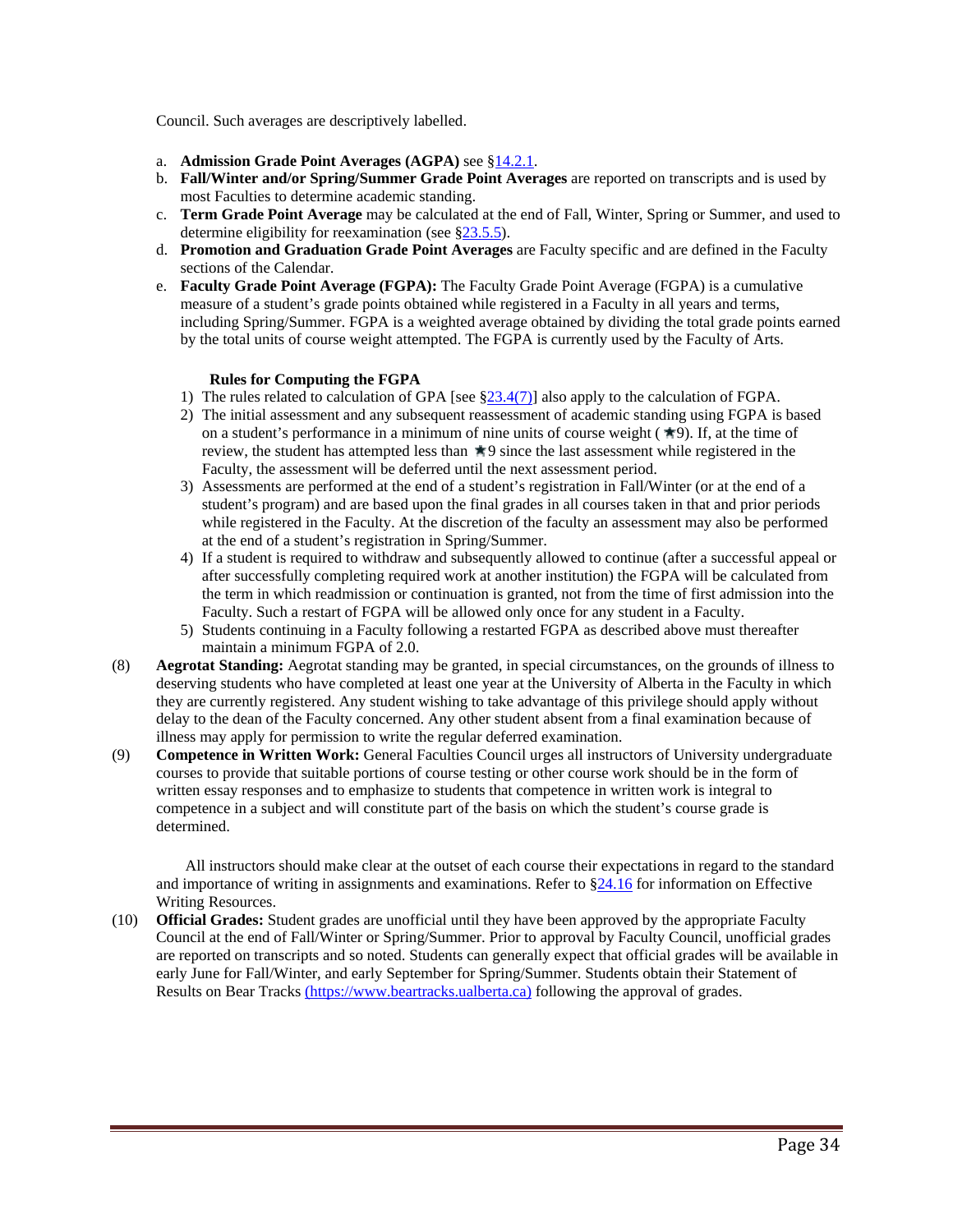# **Appendix 4. Findings from Student Focus Groups**

**(Submission from the Students' Union - see next page)** 

# **Findings from Student Focus Groups**

Prepared by the Students' Union Advocacy Department

## **Overview**

University of Alberta students were asked a range of questions on the challenges they have experienced due to current assessment and grading practices on campus. Students from various years and faculties were surveyed, and this report is therefore meant to represent a broad perspective across campus.

While students touched on several issues, often personal in nature and specific in content, a few general themes emerged that cross the entire spectrum of a student's learning experience. Interestingly, though not surprisingly, the general issues on assessment and grading in many ways mirror those found by a recent CLE subcommittee with respect to teaching evaluation.

The first recommendation provided by that subcommittee was to determine the purpose of evaluation. If we can find the purpose(s), we can find a guide of our values and a template for our regulation. For students, this means balancing the need to grow as learners with the ability to demonstrate that very learning.

With a thorough understanding and recognition of the purposes and values of assessment, we can then examine more closely the methods used and the weight given each tool. Students did precisely this, observing the benefits of multi-faceted and comprehensive assessment that is flexible enough to adapt to each student's and each instructor's learning processes.

Finally, students stressed what to many is the most important aspect of assessment: transparency and accountability. This involves both an oversight and regulation of assessment practices as well as a clear outline of expectations and process. Above all, students yearn to be scholars, to be given the opportunity to substantively contribute to their learning experience and to their academic community – and this can be no more immediately effected than through the transformation of static grading into a dynamic and integrated dialogue between student and instructor throughout the entirety of their undergraduate experience.

# **Purpose of Assessment**

Assessment is currently used both for summative and formative purposes. Recognizing this, we must work to create a balance that goes deeper than simply providing a grade with feedback (though work is still needed here, as discussed below). Two themes introduced by students with respect to the effects of these purposes on their learning were deeper learning and peer engagement.

Students stressed the importance of deeper learning, examining the effects of current modes of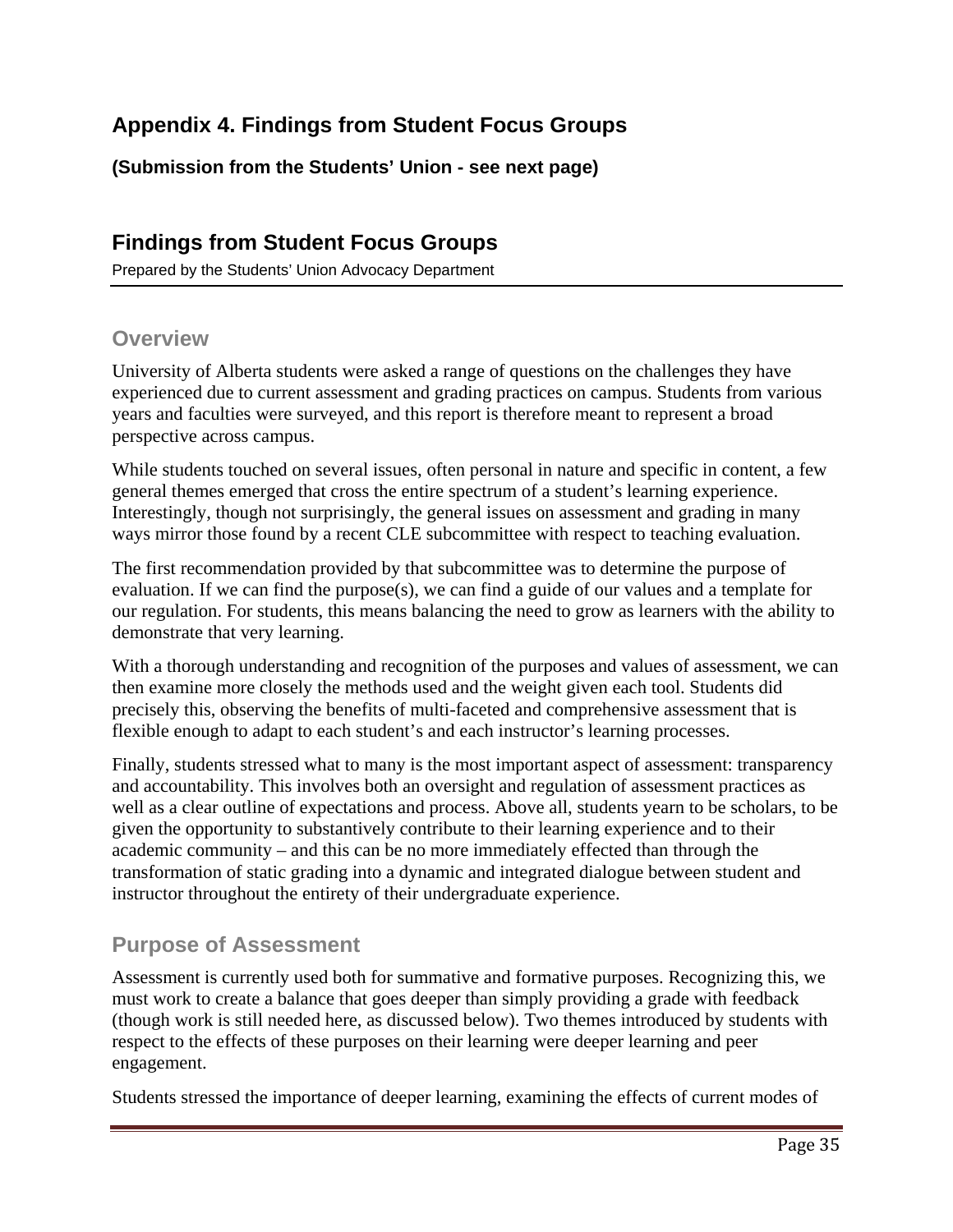assessment. As one student noted, "I know [the instructor] wants regurgitation so I'll memorize things that I'll remember for two days just so I'll get an 'A' on the exam, but once the class is done, I don't remember any of it." The avoidance of regurgitation was a theme often presented by students, and one that meets the University's visions of lifelong learning and critical thinking.

It was also observed by a number of students that a purely summative assessment may detract from cooperation among students. This was noted specifically with respect to the use of the curve: "I do sometimes question whether I should help someone out. Do I want to help out this friend... if he does poorly, then that's just better for me." The lack of peer engagement can hinder the development of important aspects of the learning experience, ranging from the ability to work effectively in groups to the ability communicate critical concepts.

# **Method and Weight of Assessment**

Critical to meeting and balancing the purposes of assessment noted above is an examination on what types of assessment are used and how they are weighted. Students touched on numerous specifics, but general themes of multi-faceted and constructive assessment emerged.

In discussing the use and weight of exams, most students noted the additional stress and time management involved. Strategy and prioritization can become as big of an issue as understanding the material, and success can rarely be guaranteed. "I understood the material," recalled one student. "I think it's just because I had problems with test anxiety... or just alternate forms of understanding the material." In this way, exams were viewed in a similar way to the curve: there is a certain point where the rigidity imposed on students affects both their ability to learn and on the accuracy of the assessment itself. Put another way, there should exist a diversity of assessment methods such that the assessment of a student's learning is not skewed by any factors external to that learning and that it is that learning that remains at the core of the assessment. Students from smaller faculties and campuses, like Augustana Campus or Campus St. Jean communicated their satisfaction with their diversity of assessment methods in comparison to other students.

The theme of deeper learning maintained a level of import in the discussion of assessment methods: essays, group work, presentations, portfolios, and class discussion were seen as opportunities to both learn while illustrating knowledge of a concept – though opinions on the efficacy of each method often varied. For any of these methods to be truly effective, the feedback and assessment offered must effectively reconcile the instructors' expectations with any marks provided – all with an eye to developing the student's learning toward those expectations. Many felt that current forms of assessment restricted them from receiving regular feedback from their instructor. It is also worth noting that students viewed participation as an intrinsic part of the learning process, and that marks based on attendance or participation were therefore seen as redundant.

Finally, there was some discussion on how assessment should progress through an undergraduate program. As students advance in their program, course content increasingly relies on a critical approach (as noted in the research framework circulated by a recent CLE subcommittee): "In my third and fourth year it's more interpretation, whereas in the first two years it's just memorizing things." Assessment should recognize and reflect a student's progression through their program, which is generally accompanied by changes in class size as well. For instance, it was suggested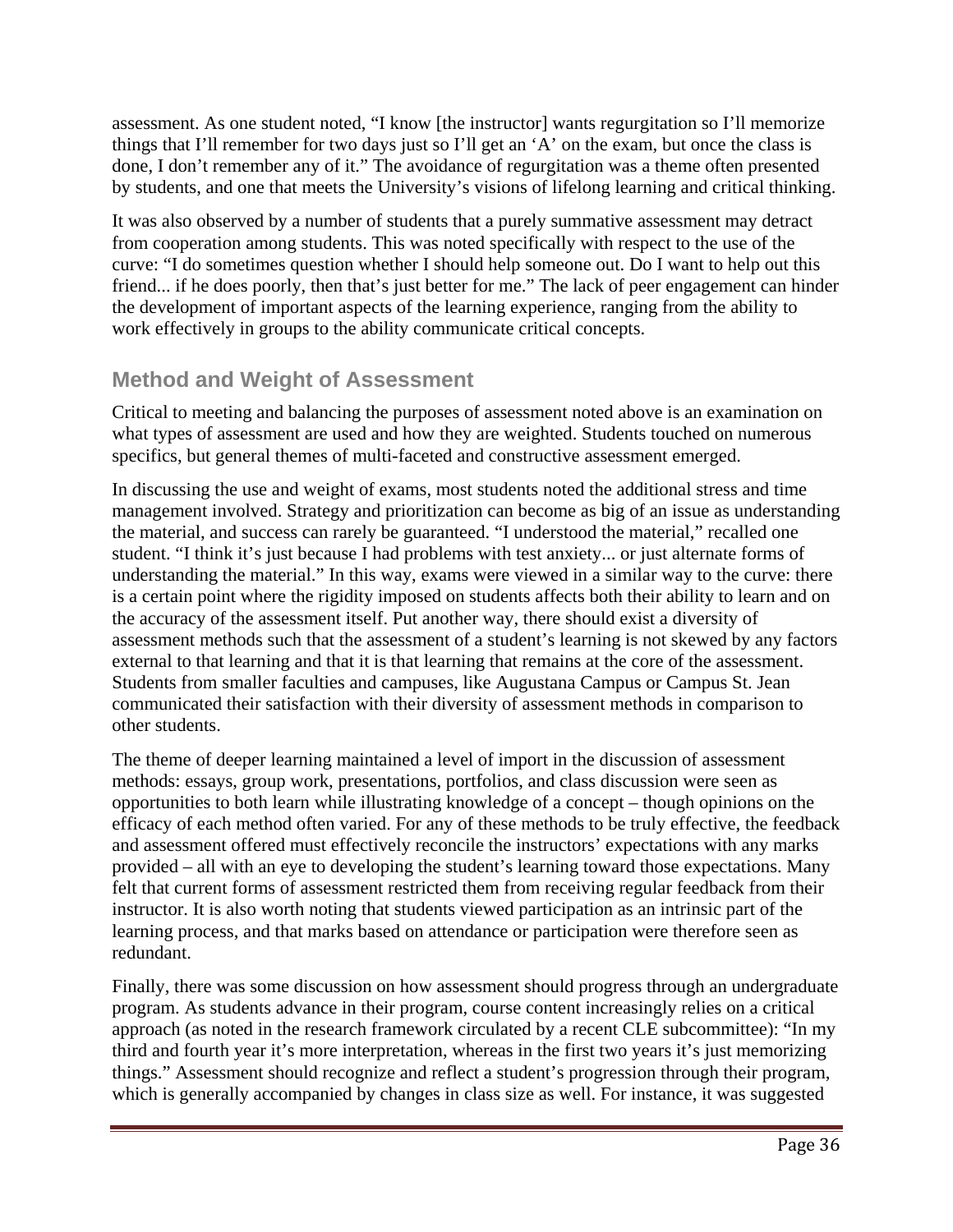that the curve, along with more heavily weighted exams, can be more effective in a student's first couple years (providing assessment does not simply facilitate learning by rote), while the third and fourth years would benefit from an increase in class discussion and peer assessment.

# **Transparency and Accountability of Assessment**

Whatever types of assessment are used, and for whatever purpose, students must be able to discern where their marks are coming from and why. This must be true within a single assignment and must extend throughout the course, from section to section, and on to the entire program. Students felt strongly that clear criteria and transparency in the process of awarding final grades are key areas they would like to see improved.

At every stage of a student's learning, they should be able to see where they have progressed and where they need improvement. They should then be able to take this assessment and see where it fits within the entirety of their program. One student explains: "For learning outcomes, I'd like to see why concepts are useful for future courses. I have some courses where I'll learn about the second world war, but I don't know why that's important all on its own... isolated."

This constant awareness originates most broadly from properly developed curricula and comprehensive academic advising. But on its most basic level, it comes from instructors clearly laying out their expectations, both in terms of learning outcomes and assessment structure. If students can see what they are expected to know, and where their marks are coming from – whether through rubrics, outlines, or other means – they will be in a much better position to achieve those expectations. "I think providing your students with a rubric on how they are going to be graded will actually make them work harder, in a sense: they'll know what they need to do to get a better mark."

Transparency of this process centres on the syllabus: "I'd like to see clarity," one student says. "On the syllabus, it should say exactly how you're going to be graded. If they're going to curve, throw some percentages on there so at least you know." Since the syllabus is the contract between student and instructor, it should outline the grading process for students clearly and concisely. Students should be able to see how their marks will be derived or calculated, and how they can expect these marks to be rationalized. Moreover, students should have the opportunity understand the rationale behind the instructors assessment system.

Accountability of this process centres on appeals, a process which must be accessible. "I actually appealed my statistics grade in my undergrad, and it was a long process," one student recalls. "Because nobody tells you how to go about appealing grades." The appeals process should also be outlined in the syllabus, and all assessment structures should be set up with this process in mind.

With expectations clear, and with grading regulations transparent, accountability should follow: students would have access to all the information that is at the core of their degree. That is, students will have greater ownership over their marks, and with it will gladly take on the responsibility that goes with it: "We're not complaining about getting a bad mark. We just want to know how we got that bad mark."

The final issue for students would then be consistency: "We have a beautifully laid out syllabus that explains the grading, but the way you're graded – even though it follows the rubric – is